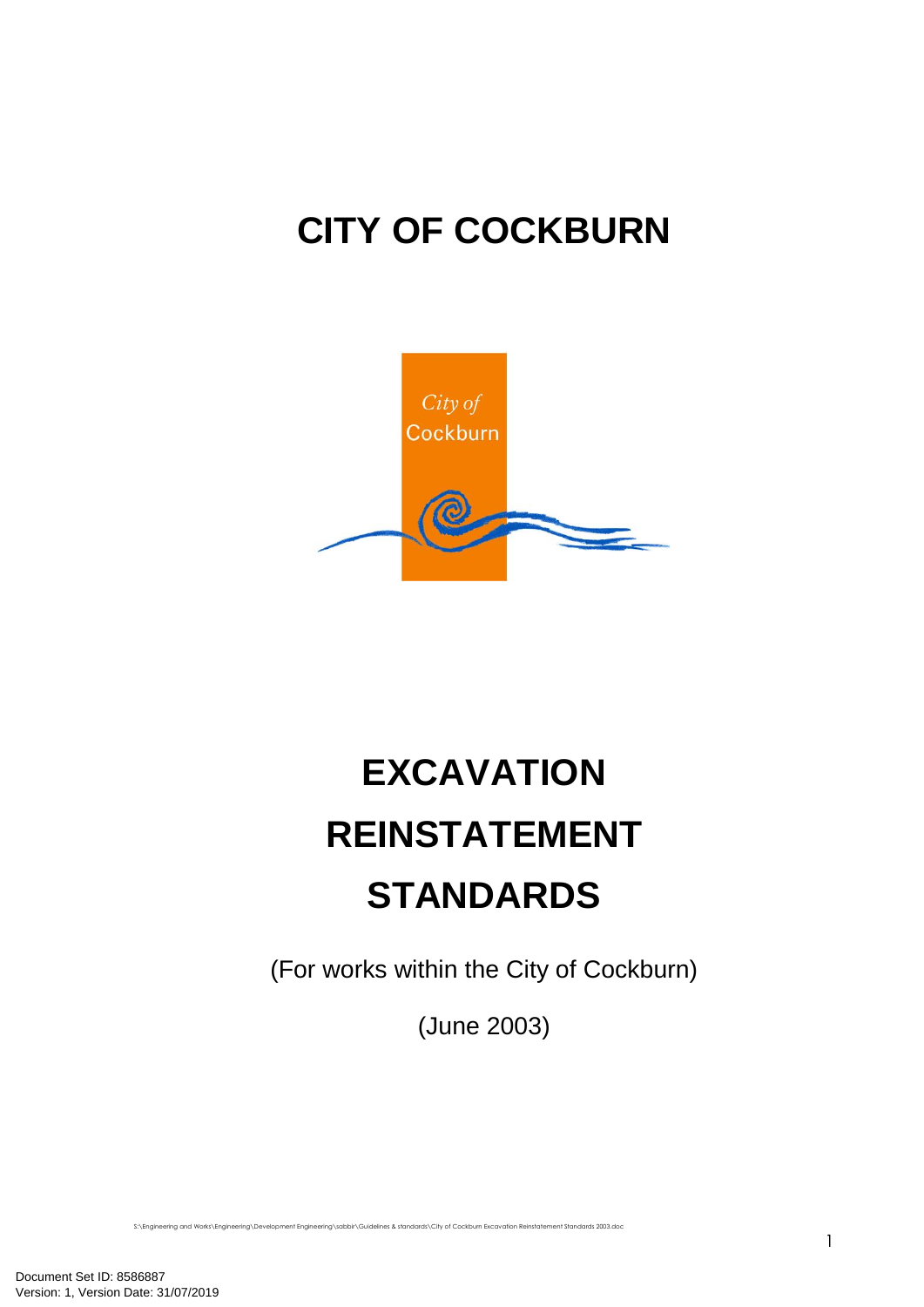# INDEX

| <b>Section</b>      | <b>Title</b>                                                                                                                            | Page                             |
|---------------------|-----------------------------------------------------------------------------------------------------------------------------------------|----------------------------------|
| A<br>A <sub>1</sub> | <b>Restoration</b><br><b>Restoration of Non-Trafficable Areas</b><br>(Private Properties, Road Verges and<br><b>Public Open Spaces)</b> | 4                                |
| A1.1                | <b>General Requirements</b>                                                                                                             |                                  |
| A1.2                | <b>Detailed Restoration Requirements</b>                                                                                                |                                  |
| A1.2.1              | Structures and Paving (Private Properties)                                                                                              | 4                                |
| A1.2.2              | Footpaths                                                                                                                               | 4                                |
| A1.2.3<br>A1.2.4    | Shrubs, Trees, Plants and Garden Beds                                                                                                   | 5<br>5                           |
| A1.2.5              | Ungrassed / Sparsely Grassed Surfaces<br>Grassed / Lawns Areas (unable to be turfed)                                                    | 5                                |
| A1.2.6              | Established Lawns (able to be turfed)                                                                                                   | 5                                |
| A1.2.7              | <b>Contaminated Topsoil</b>                                                                                                             | 5                                |
| A1.2.8              | <b>Sprinklers and Reticulation Systems</b>                                                                                              | 6                                |
| A1.3                | <b>Acceptable Requirements</b>                                                                                                          |                                  |
| A1.3.1              | Maintenance until Acceptance                                                                                                            | 6                                |
| A1.3.2              | <b>Final Acceptance of Restoration Works</b><br>(Non-Trafficable Areas)                                                                 | 6                                |
| A <sub>2</sub>      | <b>Restoration of Trafficable Areas</b><br>(Road Pavements)                                                                             |                                  |
| A2.1                | <b>Scope</b>                                                                                                                            |                                  |
| A2.1.1              | General                                                                                                                                 | 7                                |
| A2.1.2              | Workmanship                                                                                                                             | $\overline{7}$                   |
| A2.1.3              | <b>Definitions</b>                                                                                                                      | $\overline{7}$                   |
| A2.1.4              | Authority to Inspect Works by Others                                                                                                    | $\overline{7}$                   |
| A2.1.5<br>A2.2      | <b>Authority to Give Instructions</b><br><b>Planning Requirements</b>                                                                   | $\overline{7}$<br>$\overline{7}$ |
| A2.3                | <b>Pavement Construction</b>                                                                                                            |                                  |
| A2.3.1              | <b>Pavement Layers</b>                                                                                                                  | 9                                |
| A2.3.2              | Sub-grade                                                                                                                               | 9                                |
| A2.3.3              | Flexible Pavement (sub-base, base course)                                                                                               | 10                               |
| A2.4                | <b>Wearing Course</b>                                                                                                                   |                                  |
| A2.4.1              | General                                                                                                                                 | 15                               |
| A2.4.2              | <b>Wearing Course Structure</b>                                                                                                         | 15                               |
| A2.4.3              | Priming                                                                                                                                 | 16                               |
| A2.4.4              | Bituminous Spray Seal (Single Coat)                                                                                                     | 17                               |
| A2.4.5              | <b>Two Coat Seal</b>                                                                                                                    | 18                               |
| A2.4.6              | <b>Asphaltic Concrete</b>                                                                                                               | 22                               |
| A2.4.7              | Concrete                                                                                                                                | 22<br>22                         |
| A2.4.8<br>A2.4.9    | <b>Remedial Works for Damaged Road Surfaces</b><br>Reinstatement of Road Markings and Signs                                             | 24                               |
| A2.5                | <b>Pavement Testing and Inspections</b>                                                                                                 |                                  |
| A2.5.1              | General                                                                                                                                 | 24                               |
|                     |                                                                                                                                         |                                  |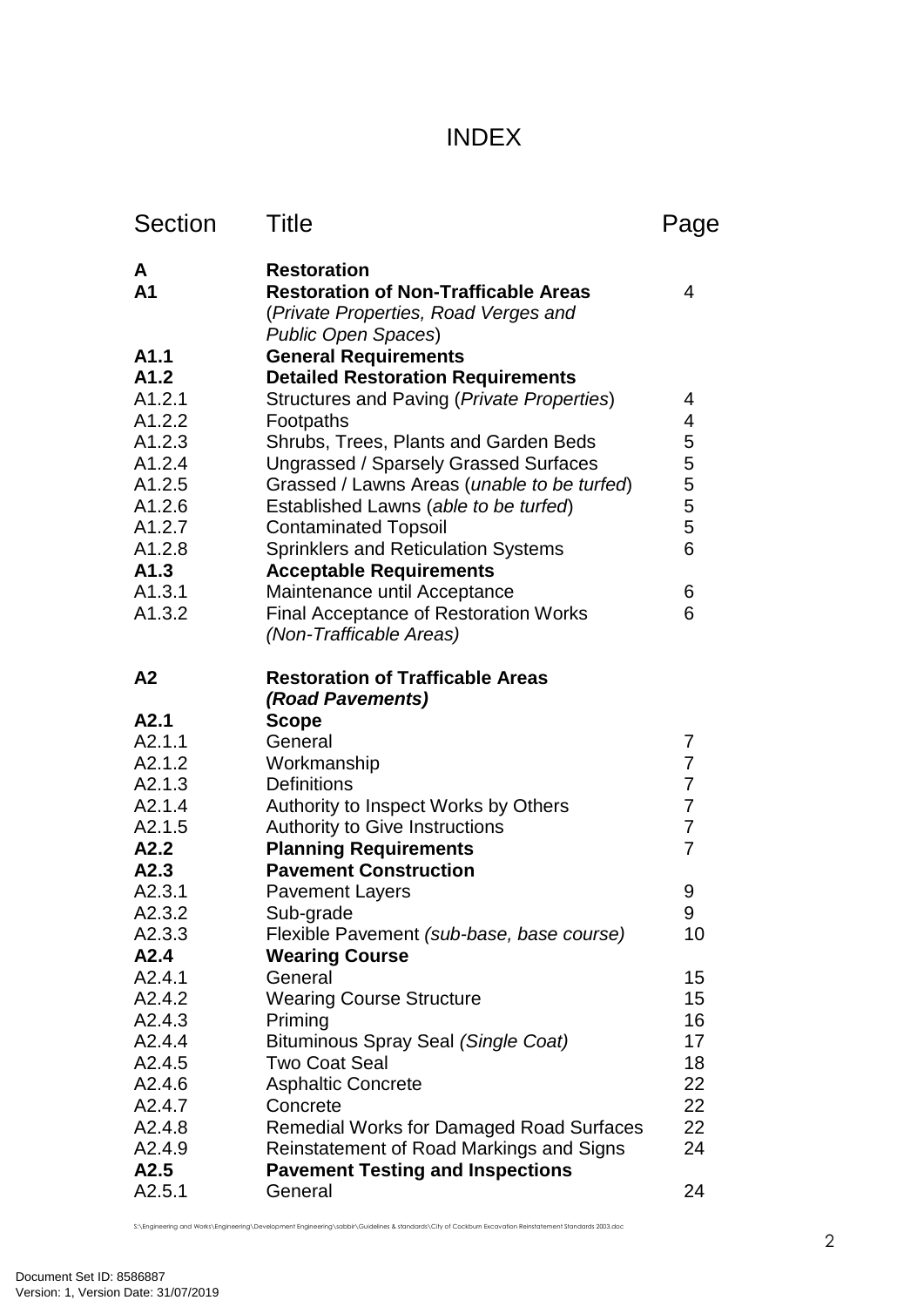| A2.5.2 | <b>Compaction Testing Equipment</b>                | 25 |
|--------|----------------------------------------------------|----|
| A2.5.3 | <b>Reporting of Test Results</b>                   | 26 |
| A2.5.4 | Acceptance of Pavements - Remedial Works           | 26 |
| A2.5.5 | Acceptance of Asphaltic Concrete Wearing           | 26 |
|        | Course - As per Specification IPWEA/AAPA           |    |
| A2.6   | <b>Extruded Kerbing</b>                            |    |
| A2.6.1 | Scope                                              | 27 |
| A2.6.2 | <b>Experienced Personnel</b>                       | 27 |
| A2.6.3 | Concrete                                           | 27 |
| A2.6.4 | Line and Level of Work                             | 27 |
| A2.6.5 | <b>Construction Details</b>                        | 27 |
| A2.6.6 | Curing                                             | 28 |
| A2.6.7 | <b>Continuation of Road Works</b>                  | 28 |
| A2.6.8 | <b>Protection of Works</b>                         | 28 |
| A2.6.9 | <b>Buttressing of Kerb</b>                         | 28 |
| A2.7   | <b>Crossovers and Concrete/Brick Paving</b>        |    |
| A2.7.1 | Asphaltic Concrete/Sprayed Seal/Gravel Surfaces 29 |    |
| A2.7.2 | <b>Insitu Concrete Surface</b>                     | 29 |
| A2.7.3 | Clay brick/Concrete Block Paving on Roadways       | 29 |
|        | <b>And Crossovers</b>                              |    |
| A2.8   | <b>Stormwater Damage</b>                           |    |
| A2.8.1 | General                                            | 30 |
| A2.8.2 | <b>Pipes and Precast Components</b>                | 30 |
| A2.9   | <b>Road Crossing - Service Crossings</b>           |    |
| A2.9.1 | General                                            | 30 |
| A2.9.2 | <b>Excavation and Back Filling</b>                 | 31 |
| A3.0   | <b>Traffic Management</b>                          |    |
| A3.0.1 | General                                            | 31 |
|        |                                                    |    |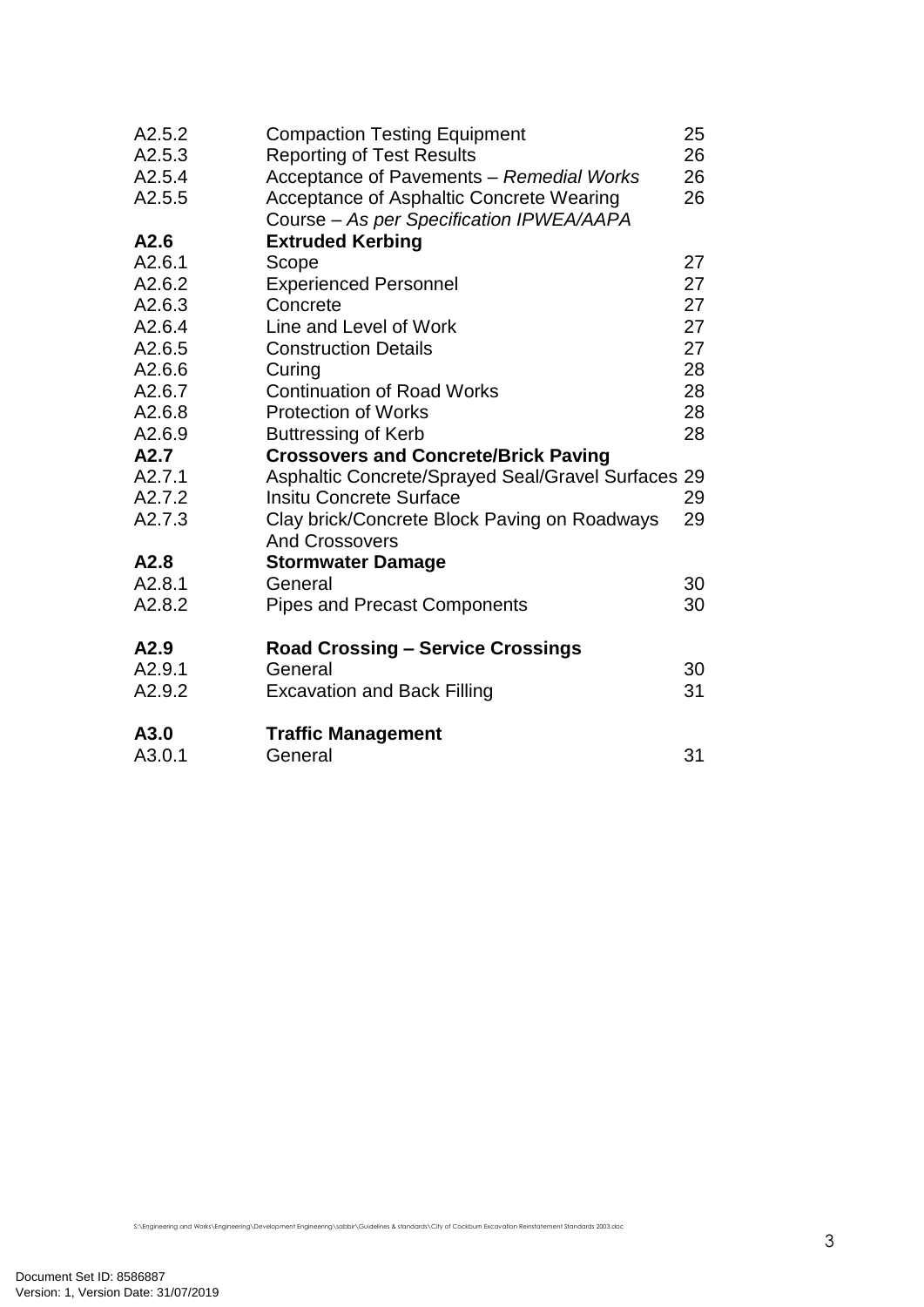# **SECTION A: RESTORATION**

# **A1 Restoration of Non-Trafficable Areas (Private Properties, Road Verges and Public Open Spaces)**

## **A1.1 General Requirements** *(Private sewer works)*

The Contractor shall engage the services of a qualified horticulturist in an advisory capacity for the duration of the Contract.

The Contractor shall obtain onsite guidance regarding restoration from the horticulturist both as necessary and to the satisfaction of the City's Representative.

Sheds, lawns gardens, fences, walls, pavements and other property improvements which have been affected by construction work shall be restored to the preconstruction condition and/or as specified herein using new materials, plants and turf as necessary.

All trenches left open shall be securely barricaded, sign posted and illuminated in accordance with statutory and regulatory requirements.

Restoration work shall be managed so as to comply with specific conditions including the sequence and completion time constraints for various work components as specified in the respective Sections of the Specification or as detailed on Drawings.

# **A1.2 Detailed Restoration Requirements**

## **A1.2.1 Structures and Paving (Private Properties)**

In private properties all structures (eg. fences, walls, sheds, garden beds) paving (eg. brick, concrete) concrete slabs and footpaths shall be restored at least to previous condition and dimensions by competent and experienced specialist tradesmen (and/or subcontractors), using compacted bedding new imported materials as necessary and work practices to recognised manufacturer's requirements and Australian Standards for these works.

## **A1.2.2 Footpaths**

The trench backfill shall be as specified to within 200mm of the surface over the width of the footpath crossing (and 0.1m beyond each edge) and then sand bedding of minimum 100mm compacted thickness shall be provided.

Saw cuts shall be made at existing panel joints each side of the damaged section. The panel shall be replaced with a 100mm thick concrete slab (poured insitu) with broomed finish and isolation expansion joints of suitable full depth bitumen impregnated fibreboard (or equivalent) at both ends of the restored footpath section. Transverse contraction joints of minimum depth of 20mm shall be spread at intervals not exceeding 2.0m along the path and expansion joints shall be spaced at a maximum of 4.0 metres. Concrete shall be a suitable mix of 25MPa compressive strength at 28 days as specified for kerbing in Clause A2.6.3. Curing shall be carried out as specified in Clause A2.6.6.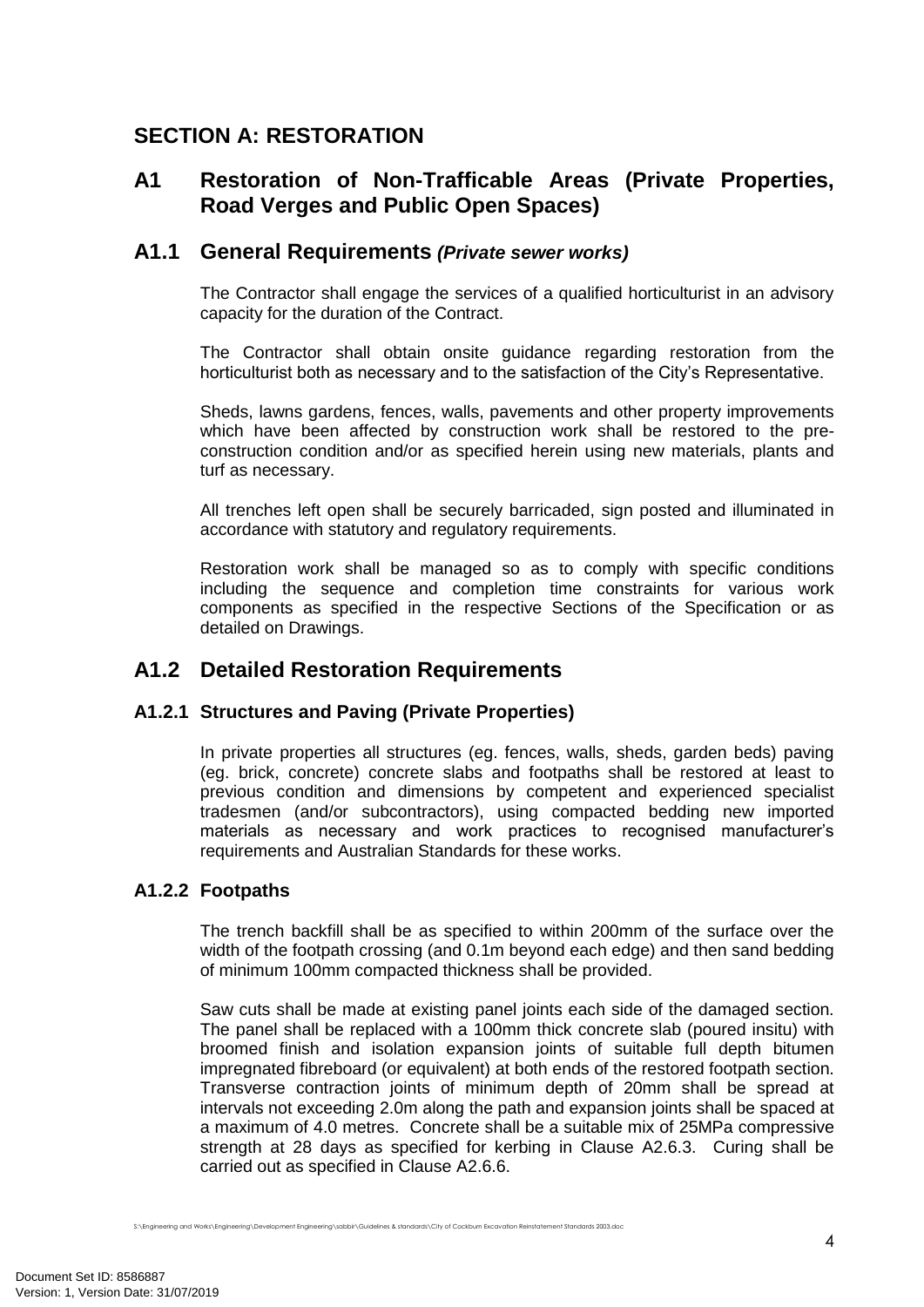## **A1.2.3 Shrubs, Trees, Plants and Garden Beds**

Advice from the Local Authority and City's Representative shall be sought by the Contractor regarding trees and shrubs requiring removal or trimming prior to any work commencing on site.

Trees, shrubs, plants and garden beds that are damaged or removed shall be replaced using advanced trees (of the same species as those removed) matured to at least three years and shrubs and plants to the property owner's satisfaction. The surface is to be restored using the stockpiled topsoil for the top 200mm compacted to a density of the surrounding soil. The areas shall be mulched as necessary to match surroundings or previous condition.

All damaged borders/walls surrounding garden beds shall be fully restored using new materials as necessary.

## **A1.2.4 Ungrassed / Sparsely Grassed Surfaces**

The surface of un-grassed/sparsely grassed surfaces shall be reinstated using the stockpiled topsoil raked to a smooth level finish. The areas shall be top dressed lightly with suitable sand and raked as necessary to remove all ruts and depressions.

#### **A1.2.5 Grassed/Lawn Areas (unable to be turfed)**

The stockpiled topsoil of grassed/lawn areas (unable to be turfed) shall be respread, raked smooth and watered. If necessary, it shall be rotary hoed to break up lumps and lightly top dressed with a suitable sand to create a surface equal in appearance to the surrounding area. Shredded lawn or grass runners shall be planted and established. The planting shall be suitably fertilised and watered in.

#### **A1.2.6 Established Lawns (able to be turfed)**

The underlying layers of topsoil previously stockpiled shall be replaced and raked smooth. If necessary, the area shall be rotary hoed to break up lumps.

The previously stripped and stacked turf shall then be re-laid and lightly compacted. A light top-dressing of suitable sand shall then be applied, the surface raked to a smooth, neat appearance and the area watered.

In the event of the turf dying or deteriorating before the formal acceptance of this work, as specified in Clause A1.3 of the Specification, the Contractor shall replace the turf using new turf of the same species obtained from a reputable commercial nursery. The turf shall be suitably fertilised before watering in.

## **A1.2.7 Contaminated Topsoil**

If the stockpiled topsoil has been contaminated during construction, the Contractor shall provide clean loam fill for the top 200mm compacted to the density of the surrounding topsoil.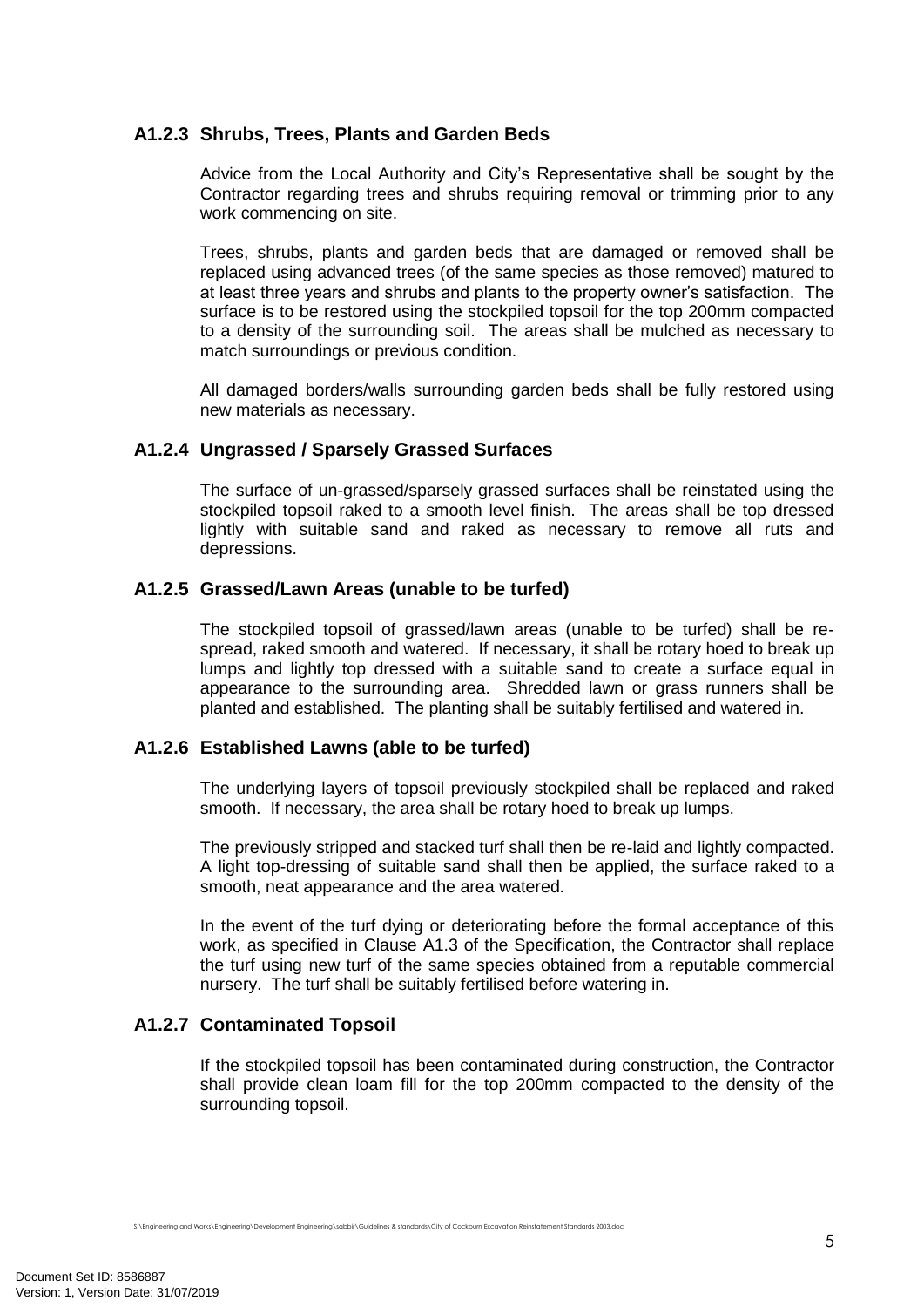## **A1.2.8 Sprinklers and Reticulation Systems**

Sprinkler and Reticulation systems shall be restored, using new parts as necessary, to achieve a standard of working order as previously agreed with the property owner by the Contractor.

Failure to agree any reduced standard in writing with the property owners/occupier prior to the disturbance of reticulation, shall render the Contractor liable to return the system to full working order, despite it's previous condition.

# **A1.3 Acceptance Requirements**

#### **A1.3.1 Maintenance until Acceptance**

The Contractor shall be responsible for, and maintain restoration, for each property and adjacent verge until it has been formally accepted.

Alternative arrangements by the Contractor with any of the respective owners/occupier shall not diminish the responsibility of the Contractor in this regard.

## **A1.3.2 Final Acceptance of Restoration Works (Non-Trafficable Areas)**

Acceptance of restoration work will include acceptance of restoration of private properties as confirmed in writing by the respective property owners. The acceptance of the verges by the local authority must be endorsed by the City's Representative, after inspection by the local authority, in order for the Contractor to have reached full compliance under this Clause.

Acceptance of restoration work standards by the owners of properties affected by the work shall be in the format of a signing off of the previously issued Notice of Entry by the property owner.

In the event of disagreement between the Contractor and an owner regarding disturbed services, plant or property, the standard of restoration work for the purpose of acceptance, shall be determined by the City's Representative. In the further event of the owner not being available, the Contractor should obtain the signature of bona fide agent of the owner on the acceptance form.

The above notwithstanding, any subsidence of an area of restoration shall be remedied by the Contractor within two (2) working days of the occurrence and/or notification of such defect. These repairs shall be carried out by the Contractor as necessary to maintain the safety of the Site to the satisfaction of the City's Representative otherwise the Local Authority will be authorised to carry out the remedial work at the Contractor's cost.

The City may require for the scope of works undertaken, a maintenance bond for a period of 12 months maximum.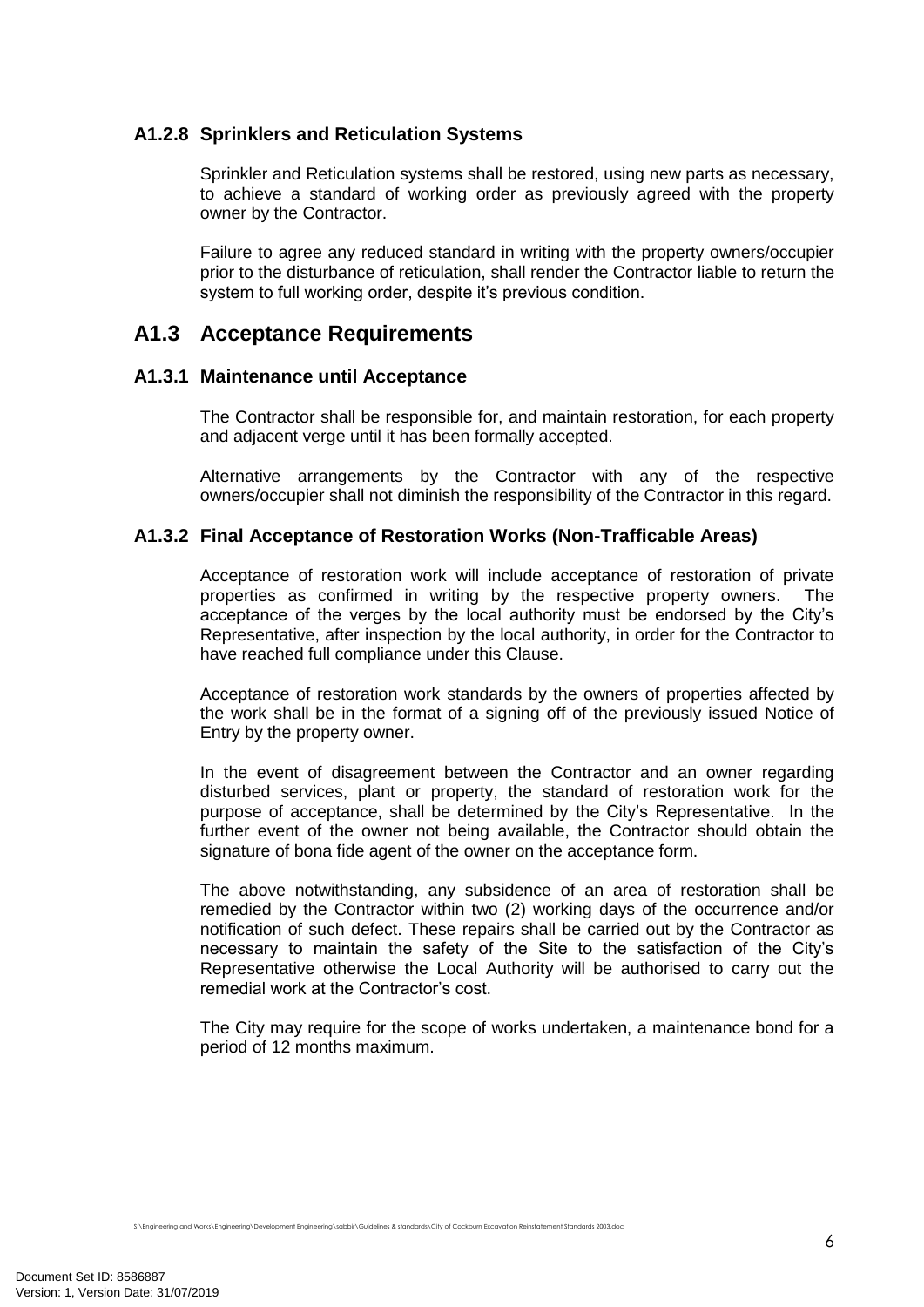# **A2 RESTORATION OF TRAFFICABLE AREAS (ROAD PAVEMENTS)**

## **A2.1 Scope**

#### **A2.1.1 General**

This section of the Specification shall apply to the reinstatement of pavements, (including driveway crossovers) kerbing and stormwater drainage works disturbed during the construction of sewer mains.

#### **A2.1.2 Workmanship**

The Contractor shall ensure that all works are completed to the minimum requirements as specified. The works are to be carried out using skilled employees and/or sub-contractors with proven expertise and experience in this field of work; to the satisfaction of the City's Representative.

#### **A2.1.3Definitions**

"Local Authority" shall mean the Local Authority in whom the affected roads, right of ways, public access ways and reserves are vested, and shall include any duly authorised officer of that Local Authority.

"Pavement" shall include any road, footpath or driveway pavement including spray sealed flexible pavements, asphaltic concrete paving, brick paving, concrete slabs or other.

## **A2.1.4 Authority to Inspect Works by Others**

The Contractor shall permit the Local Authority's Inspector to enter upon the Works at any time for the purpose of inspecting and assessing the reinstatement of trenches and pavements and verges.

## **A2.1.5 Authority to Give Instructions**

**All** instructions to the Contractor shall be given by the **Works Manager** or his representative.

## **A2.2 Planning Requirements**

The Contractor shall within 14 days of being awarded the Contract submit proposals for approval by the City's Representative (and the Local Authority) for:

- Discharge of dewatering into the existing stormwater drainage;
- Location for storage/spoil sites/site compounds;
- Sub-base and base course materials tests of bulk samples;
- Spray sealing, including spray rates and aggregate applications for bituminous seals;
- Job mixes for asphaltic concrete (if applicable).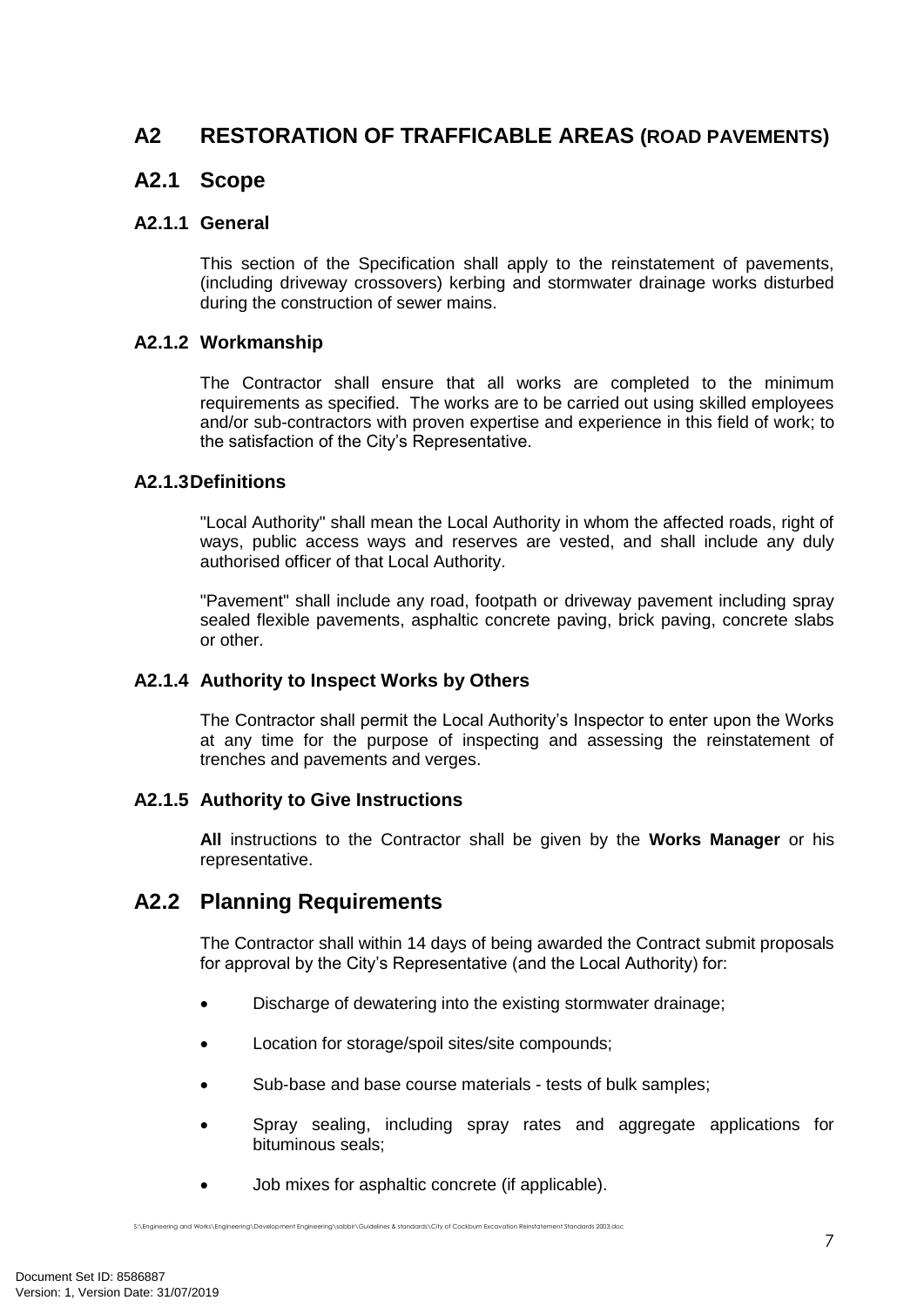For any **traffic diversion** the Contractor shall refer to the requirements of the Utility Providers Code of Practice.

The Contractor shall present a traffic management plan to the local authority and advertise road closures in the local newspaper according to the Utility Providers Code of Practice.

The Contractor shall also:

- a) obtain and conform with Local Authority standard stormwater drainage pit drawings, drainage pit reconstruction requirements, kerb-type requirements and stormwater construction specification; and
- b) advertise commencement of the Works to the Local Authority's requirements in the local community newspaper;
- c) give a minimum of ten working days notice prior to commencement of excavation work on Site and:
	- arrange an initial condition inspection of the Local Authorities improvements/roadways; with the Local Authority and the City's Representative.
	- record the level of the deterioration of the local authorities improvements and agree such recording with the City's Representative before any disturbance of the roadways occurs on Site. (Photographs and video recordings may be included as necessary);
	- provide to the City's Representative for approval, the intended program of road restoration works including the elected pavement restoration proposals in accordance with the specification (pavement layer/wearing surface thickness and materials) for each street \roadway within the intended works area. The Contractor shall hand excavate the existing pavements sufficiently to confirm the existing pavement material types and thickness in determining the restoration requirements for each street/test lot.
	- complete an "As Constructed" survey (and submit the 1:10 natural scale drawings) of the existing sealed roads with cross-sections at 10m intervals and levels of low points along the entire extent of the roadways to be affected by the works, unless otherwise approved by the City's Representative.
	- report all unauthorised disturbance/damage to the Local Authority's assets to the City's Representative within one (1) day of occurrence of the event.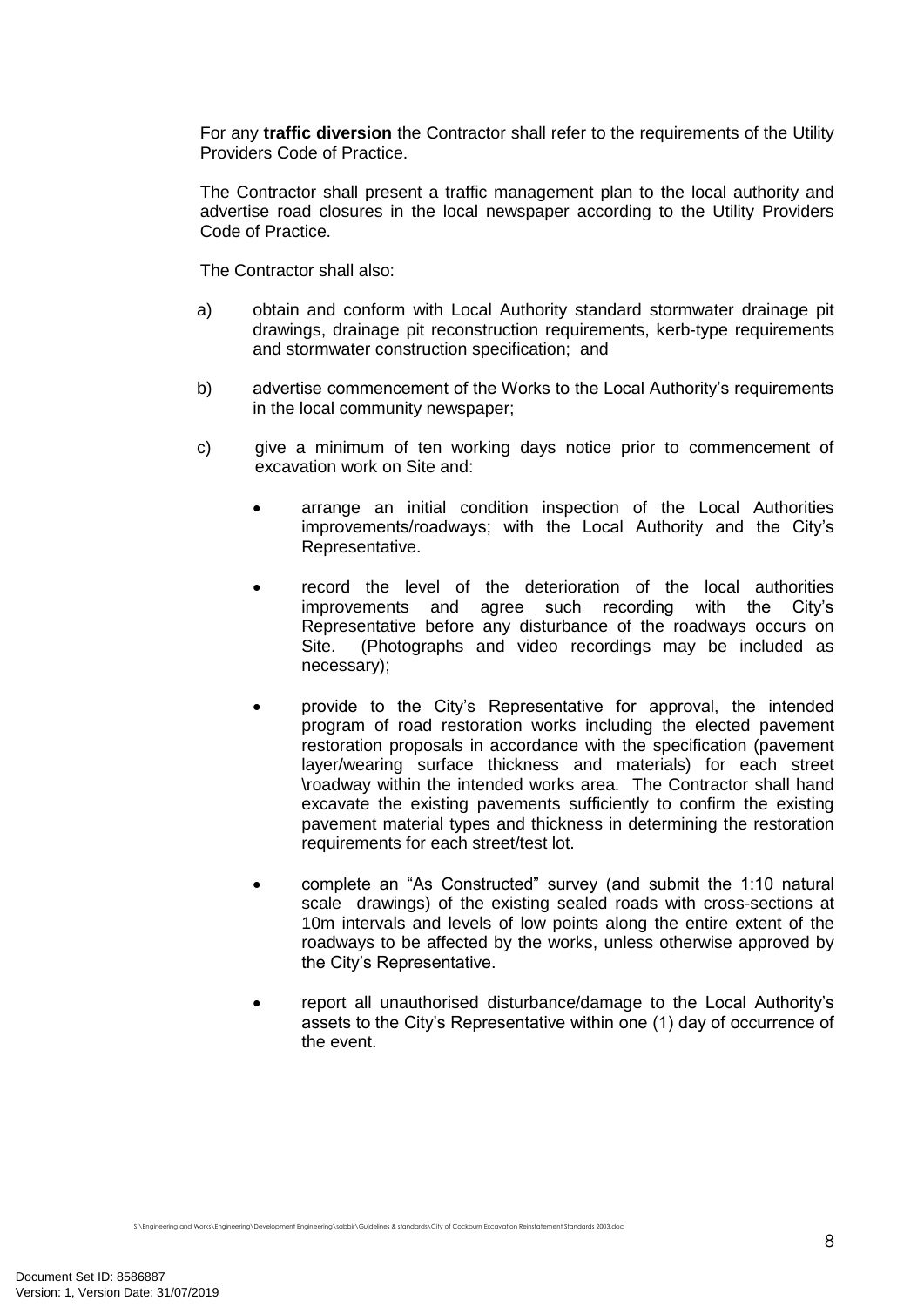# **A2.3 Pavement Construction**

## **A2.3.1 Pavement Layers**

The pavement shall consist of:

- a) sub grade;
- b) flexible pavement including
	- sub-base:
	- base course: and
	- sub-base and combined base course; and
- c) wearing course including
	- prime (or Primer seal) and Bituminous Spray Seal;
	- prime (or Primer seal) and Asphaltic concrete;
	- two Coat Seal; and
	- concrete.

#### **A2.3.2 Sub-grade**

Materials used for the sub-grade layer (top 300mm of the trench backfill) shall be sand, as for the remainder of trench backfill under trafficable areas as specified in the Specification.

The Contractor shall allow to reinstate the pavement to pre-existing As-Constructed levels as surveyed previously. Notwithstanding this requirement, the Contractor shall adjust the finished pavement levels locally to ensure the road is free draining and there are no undrained areas isolated from main drainage points.

The sub-grade shall be compacted to a minimum of 95% Modified Dry Density Ratio (preferably 97-98%) in accordance with either AS 1289.5.4.1 or AS 1289.5.4.2. Where assigned values are used under AS 1289.5.4.2, the validity of the assigned Maximum Dry Density and Optimum Moisture Content shall be verified for conformance with the standard on a continual basis. Where the materials tested are too variable to produce an assigned value complying with the limits specified in AS 1289.5.4.2, testing shall be carried out to AS 1289.5.4.1. This standard requires the laboratory Dry Density/Moisture Content Relationship to be determined at each site tested for field density determination.

The laboratory Dry Density/Moisture Content Relationship shall be determined in accordance with AS 1289.5.2.1 with the value adjusted for the presence of any oversize materials as required by AS 1289.5.4.1.

The sub-grade shall be graded smooth, free of any loose foreign materials across its width and level, and uniformly compacted.

The Contractor shall ensure that the completed sub-grade is free of contaminants prior to and during the placement of pavement materials.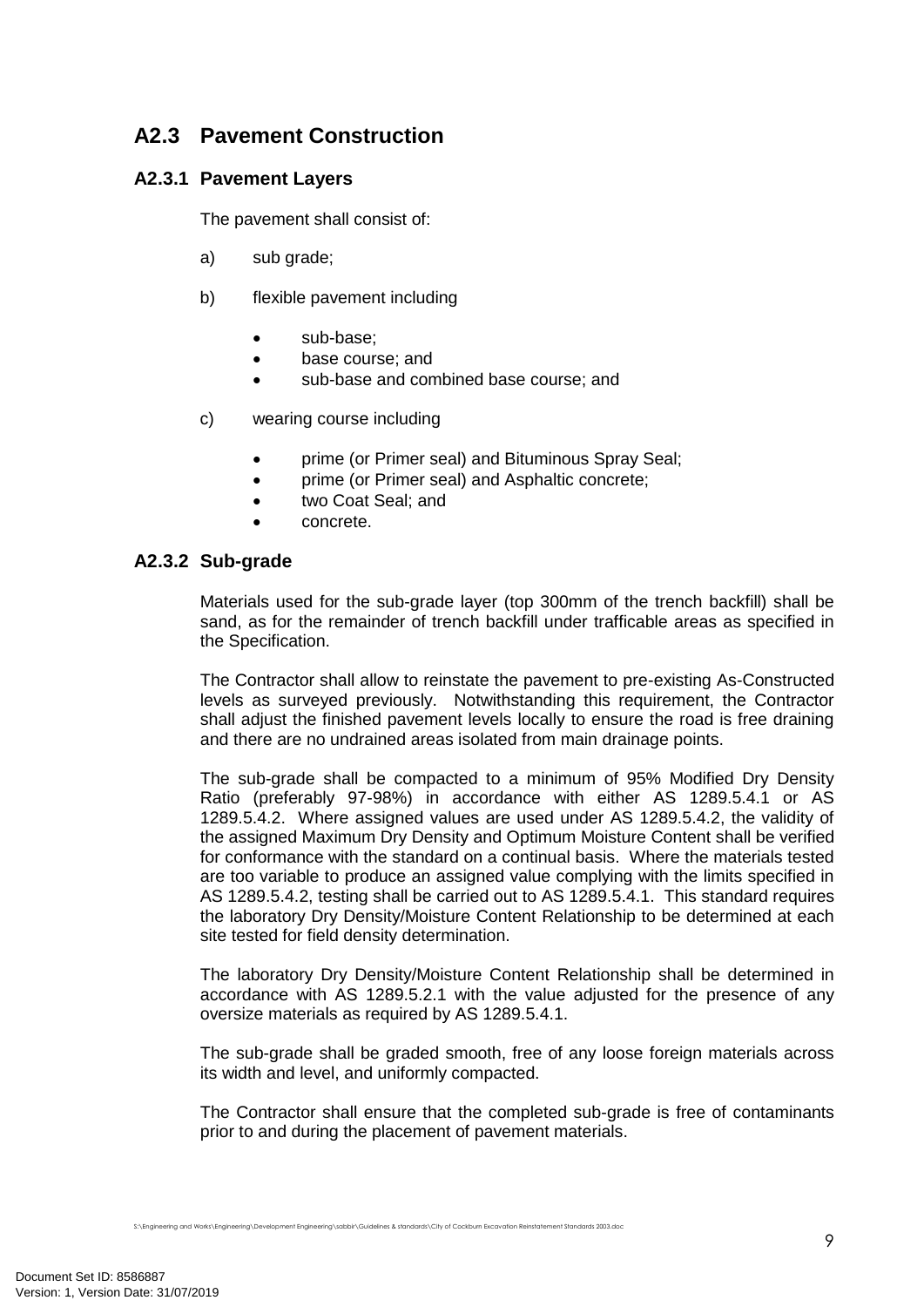## **A2.3.3 Flexible Pavement (sub-base, base course)**

#### **a) General**

- The flexible pavement restoration shall be constructed of crushed limestone, lateritic gravel or crushed rock to match the types of materials in the existing pavement layers.
- The **classification** of the various roads in the Works shall be as determined by the relevant local authority.
- In all cases, the compacted thickness of the restored flexible pavements (sub-base and/or base course) over a sewer trench/excavation shall not be less than that of the existing pavement.
- where the existing base course is emulsion or cement stabilised material the Contractor shall restore the pavement using such stabilised material in lieu of crushed limestone in accordance with the local authority's specification for stabilisation.

## **b) Flexible Pavement Structure**

The requirements of Clause A2.3.3 (a) above, notwithstanding, where the trench is excavated in an existing roadway the Contractor shall choose between the following alternatives unless pavement structures have been specified by the local authority.

## **i) For Main Roads/Industrial Roads/District Distributor Roads**

 330mm minimum, thickness limestone or lateritic gravel (or crushed granite road base).

OR

 200mm minimum thickness limestone sub-base and 130mm minimum thickness lateritic gravel or (crushed granite road base) base course.

## **ii) For Local Distributor Roads**

 300mm minimum thickness limestone or lateritic granite (or crushed granite road base).

OR

 200mm minimum thickness limestone sub-base and 100mm minimum thickness lateritic or (crushed granite road base) base course.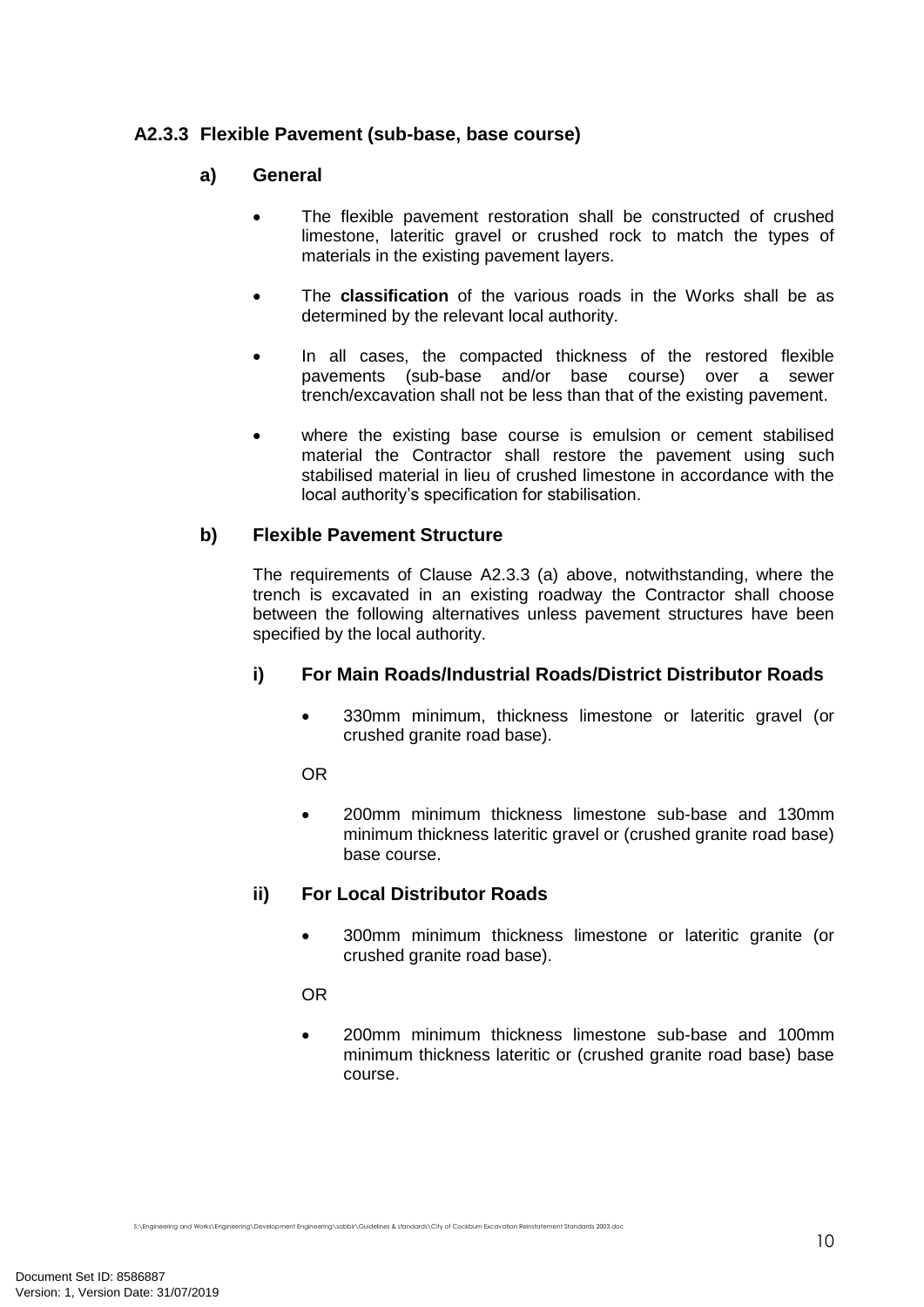## **iii) For Access Roads**

250mm minimum thickness limestone

OR

 150mm minimum thickness limestone sub-base plus 100mm minimum thickness base course. (Lateritic gravel or crushed granite road base)

## **iv) For All Existing Unsealed Gravel Pavements**

The restoration shall consist of a gravel pavement to match the existing material type (with a minimum thickness of 200mm) compacted to 98% modified dry density ratio in accordance with AS 1289.5.4.1.

#### **c) Pavement Material Placement and Finishing**

Before placement of any pavement material and as part of the sub-grade preparation works, the sides of the remaining trench prepared for receiving the pavement material shall be cut clean to achieve a uniform plane surface, free of any loose or foreign material (including pavement materials, such as sand.)

Flexible pavement shall be made up of sub-base and base course. The base course shall be constructed of crushed rock (road base) or natural gravel. The sub-base shall be limestone, natural gravel or crushed rock according to the existing pavement.

The flexible pavement material shall be laid in layers not greater than 150mm (200mm for limestone) or less than 100mm compacted thickness, with light scarification between layers to ensure bonding.

Appropriate construction mixing methods shall be applied to ensure uniformity of the material qualities when laid and without segregation along the trench length.

The pavement shall be compacted using mechanical compactors. Hand operation to be used in confined areas, however, self-propelled driven mechanical plant shall be used where trench area allows.

Sub-base pavements shall be compacted to a minimum of 95% Modified Dry Density Ratio (preferably 97-98%) and base course pavements to a minimum of 98% Dry Density Ratio in accordance with either AS 1289.5.4.1 or AS 1289.5.4.2. Where assigned values are used under AS 1289.5.4.2, the validity of the assigned Maximum Dry Density and Optimum Moisture Content shall be verified for conformance with the standard on a continual basis. Where the materials are tested are too variable to produce an assigned value complying with the limits specified in AS 1289.5.4.2, testing shall be carried out to AS 1289.5.4.1. This standard requires the laboratory Dry Density/Moisture Content Relationship to be determined at each site tested for field density determination.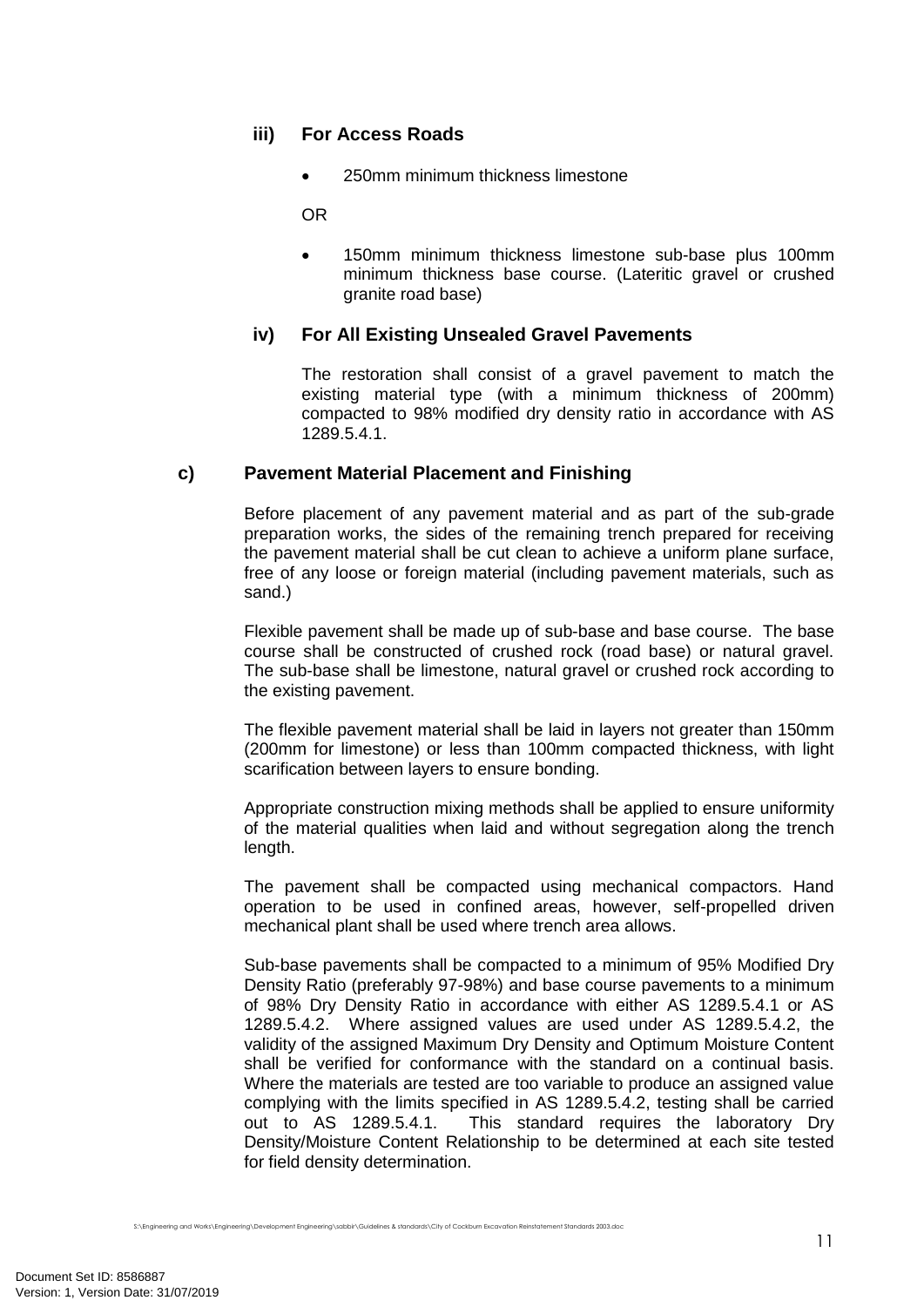The laboratory Dry Density/Moisture Content Relationship shall be determined in accordance with AS 1289.5.2.1 with the value adjusted for the presence of any oversize materials as required by AS 1289.5.4.1.

The surface shall be in a tight and uniformly bound condition with no evidence of layering, cracking or disintegrating, and free of loose, dusty, stony or slurried areas with texture like a mosaic tile finish.

The surface shall be true to level and at any point shall not deviate by more than 10mm from a 3m straight edge.

#### **d) Materials**

#### i) Crushed Rock (Road Base)

Crushed rock shall be manufactured from hard, durable stone free of clay lumps, organic matter and other deleterious substances. The material may be crusher run or screened and recombined and be freshly blended prior to delivery.

When tested in accordance with AS 1289 C6.1 the particle size distribution shall comply with the limits prescribed in the following table:

| <b>AS SIEVE SIZE</b><br>(mm) | <b>PERCENTAGE PASSING BY</b><br><b>MASS</b> |
|------------------------------|---------------------------------------------|
| 26.5                         | 100                                         |
| 19.0                         | 95-100                                      |
| 13.2                         | 70-90                                       |
| 9.5                          | 60-80                                       |
| 4.75                         | 40-60                                       |
| 2.36                         | $30 - 45$                                   |
| 1.18                         | $20 - 35$                                   |
| 0.60                         | $13 - 27$                                   |
| 0.425                        | 11-23                                       |
| 0.075                        | $5 - 11$                                    |

The ratio of the portion passing 0.075mm sieve to the portion passing 0.425mm sieve shall fall within the range of 40-60%.

Crushed rock passing the 0.425mm sieve shall have the following properties:

| Liquid limit shall not exceed                     | 25%       |
|---------------------------------------------------|-----------|
| Plasticity index shall not exceed                 | 3         |
| Linear shrinkage shall not exceed                 | 2%        |
| If non-plastic, the material shall have a maximum |           |
| dry compressive strength of not less than         | 1.700 kPa |
| The Los Angeles abrasion loss shall not exceed    | 35        |
| The wet/dry strength variation shall not exceed   | 40%       |
| Flakiness index shall not exceed                  | 35        |
| The soluble sulphate salt content, expressed as   |           |
| percentage sulphate by mass of crushed rock shall |           |
| not exceed                                        | $0.1\%$   |
|                                                   |           |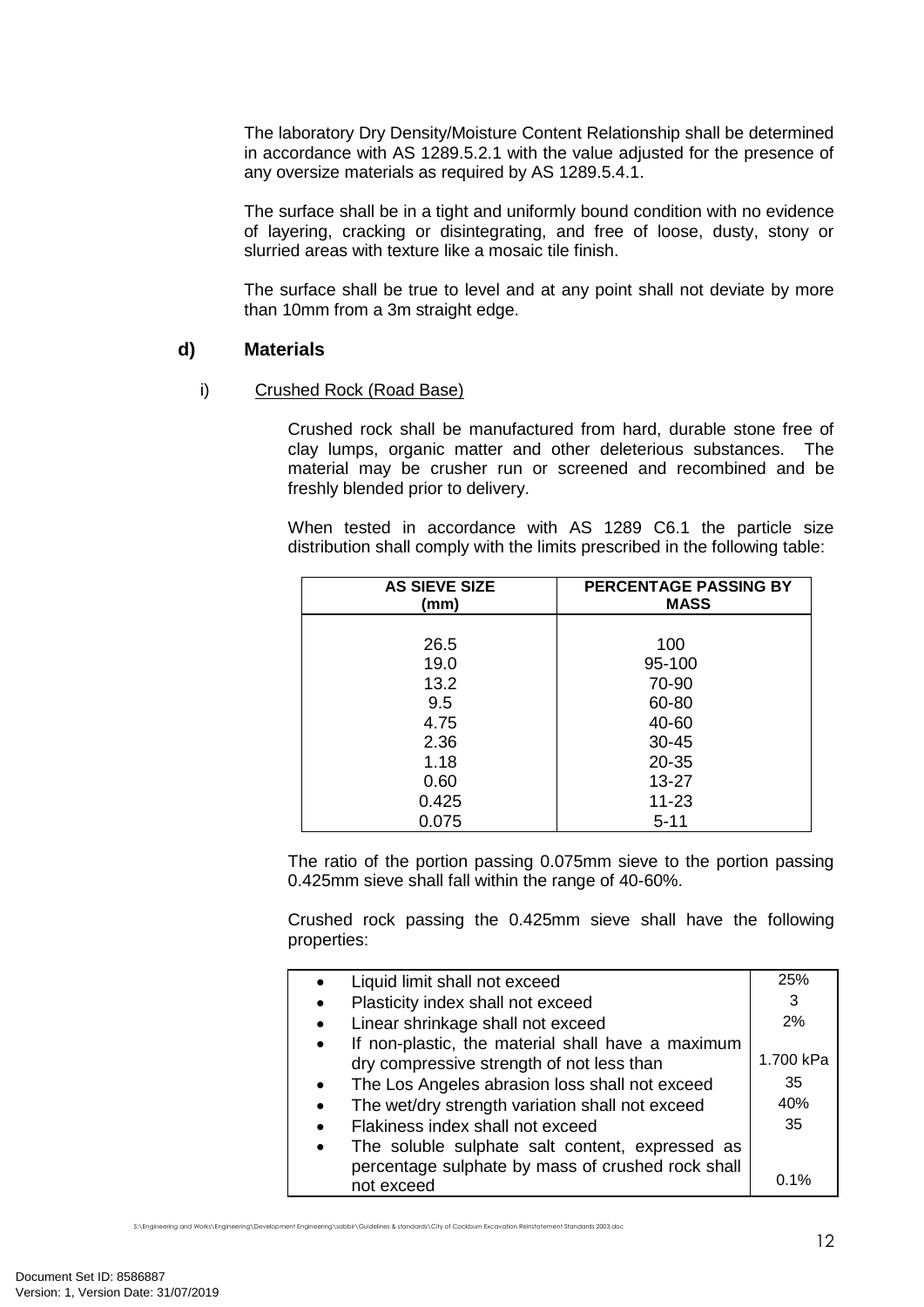#### ii) Laterite Gravel Base Course

Laterite gravel shall consist of durable laterite pebble in soil mortar. The material shall be quarried from sources approved by the City's Representative, shall not contain any roots, organic matter or other deleterious material, and shall conform to the following requirements.

(a) Particle size distribution

The grading of the portion passing a 37.5 mm AS sieve shall conform to the following.

| <b>AS SIEVE SIZE</b><br>(mm) | % PASSING BY MASS |
|------------------------------|-------------------|
| 37.5                         | 100               |
| 19.0                         | 71-100            |
| 9.5                          | $50 - 81$         |
| 4.75                         | 36-66             |
| 2.36                         | 25-53             |
| 1.18                         | 18-43             |
| 0.425                        | $11 - 32$         |
| 0.075                        | $4 - 19$          |

(b) Soil constraints

The portion of the sample passing the 0.425mm sieve shall conform to the following:

- (i) Liquid Limit not greater than 25%;
- (ii) Plasticity Index shall not exceed 3;
- (iii) Linear Shrinkage not greater than 3%;
- (iv) Maximum Dry Compressive Strength (MDCS) not less than 1.700 kPa; and
- (v) California Bearing Ratio (CBR) not less than 80% Where required by the City's Representative, the material shall have a 4 day soaked CBR value of not less than 80% for a specimen compacted to 98% modified dry density ratio in accordance with AS 1289.5.4.1 at or near its optimum moisture content.
- (iii) Crushed Limestone Rubble Sub-base Material

The crushed limestone rubble shall be obtained from an approved source, and shall be free from sand, roots and other foreign material, and shall not contain either oversize spalls or capstone or an excessive proportion of fine grained material.

The percentage of wear of the crushed limestone, determined by the Los Angeles test, shall not exceed 60% or be less than 20%.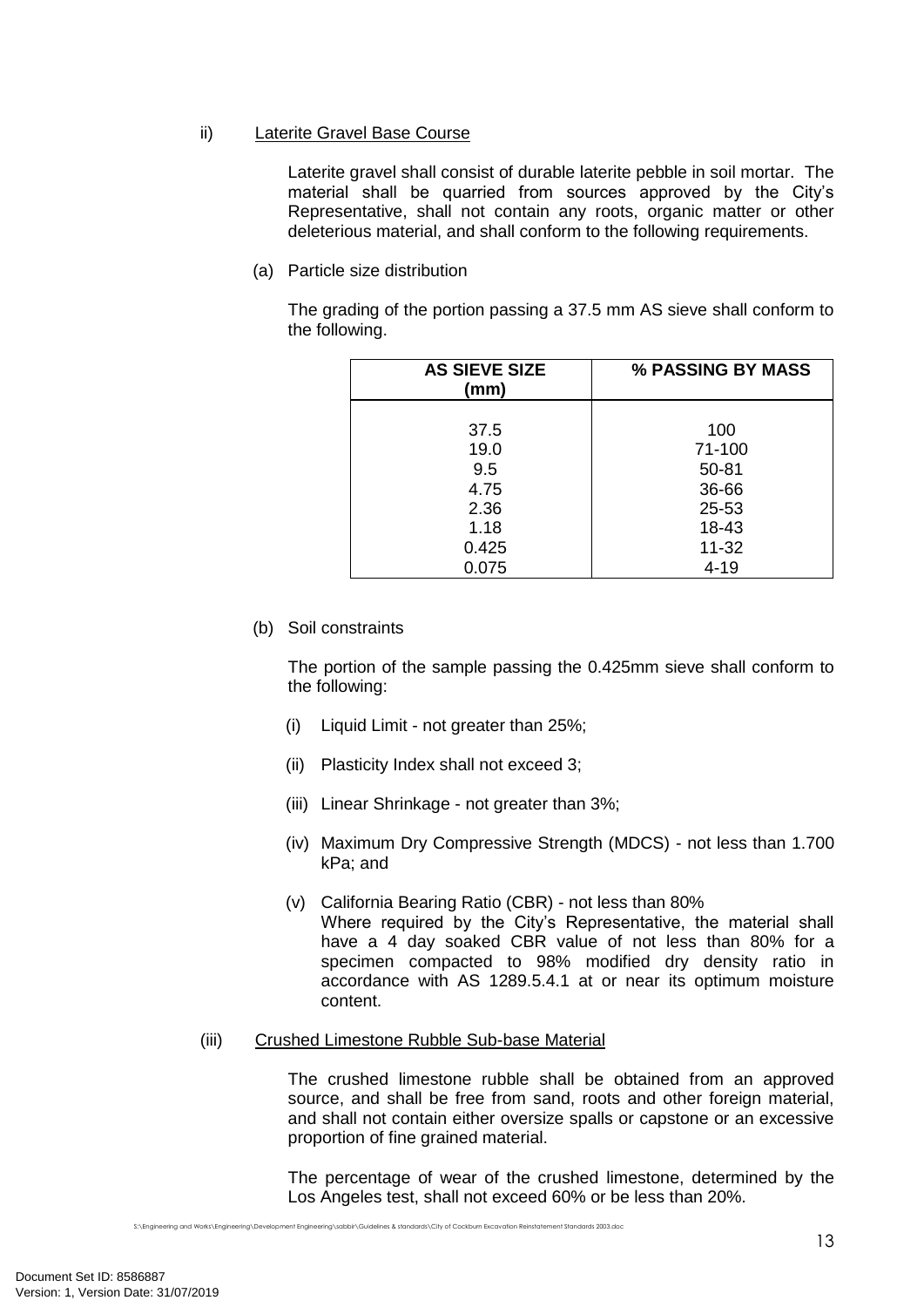The calcium carbonate content of the crushed limestone shall not be less than 70% nor in excess of 85% by mass when chemically tested with hydrochloric acid.

The maximum dry compression strength of the limestone shall not be less than 700 KPa.

The crushed limestone for sub-base shall comply with the following grading requirements when tested in accordance with AS 1289 C6.1:

| <b>SIEVE SIZE</b><br><b>(SQUARE OPENINGS AS</b><br>SIEVE) | <b>PERCENTAGE PASSING BY</b><br><b>WEIGHT</b> |
|-----------------------------------------------------------|-----------------------------------------------|
| 75mm                                                      | 100%                                          |
| 19mm                                                      | 60-80%                                        |
| 2.36mm and less                                           | 20-40%                                        |

Sampling and testing of crushed limestone rubble shall be in accordance with AS 1141.

A sample shall be taken and tested by the Contractor for calcium carbonate content, percentage of wear, grading and determination of the maximum dry density of the material.

If the material varies in quality or is obtained from various quarries, each variation in quality, or, material from each quarry used shall have this test performed by an approved NATA Testing Authority and a record shall be maintained by the Contractor as to where the various materials have been placed.

#### **e) Sampling and Testing Sub-Base and Base Course Material**

At the commencement of production or supply of sub-base and base course material the Contractor shall take two representative bulk-samples from the first 50 tonne of each material. During placement, the Contractor shall take at least one representative bulk-sample of the material from each successive 200 tonne of material from each source and intended for delivery to the Site.

The bulk-samples shall be taken in accordance with the requirements of AS 1141.3.

For the material in each bulk-sample of material obtained in accordance with the requirements specified, the Contractor shall determine each of the properties detailed in the preceding paragraphs for the sub-base and base course material. Test results shall be submitted to the City's Representative for approval.

Any material which would break down with ageing or weathering to such an extent that it would then fall outside the limits of the Specification, shall be rejected.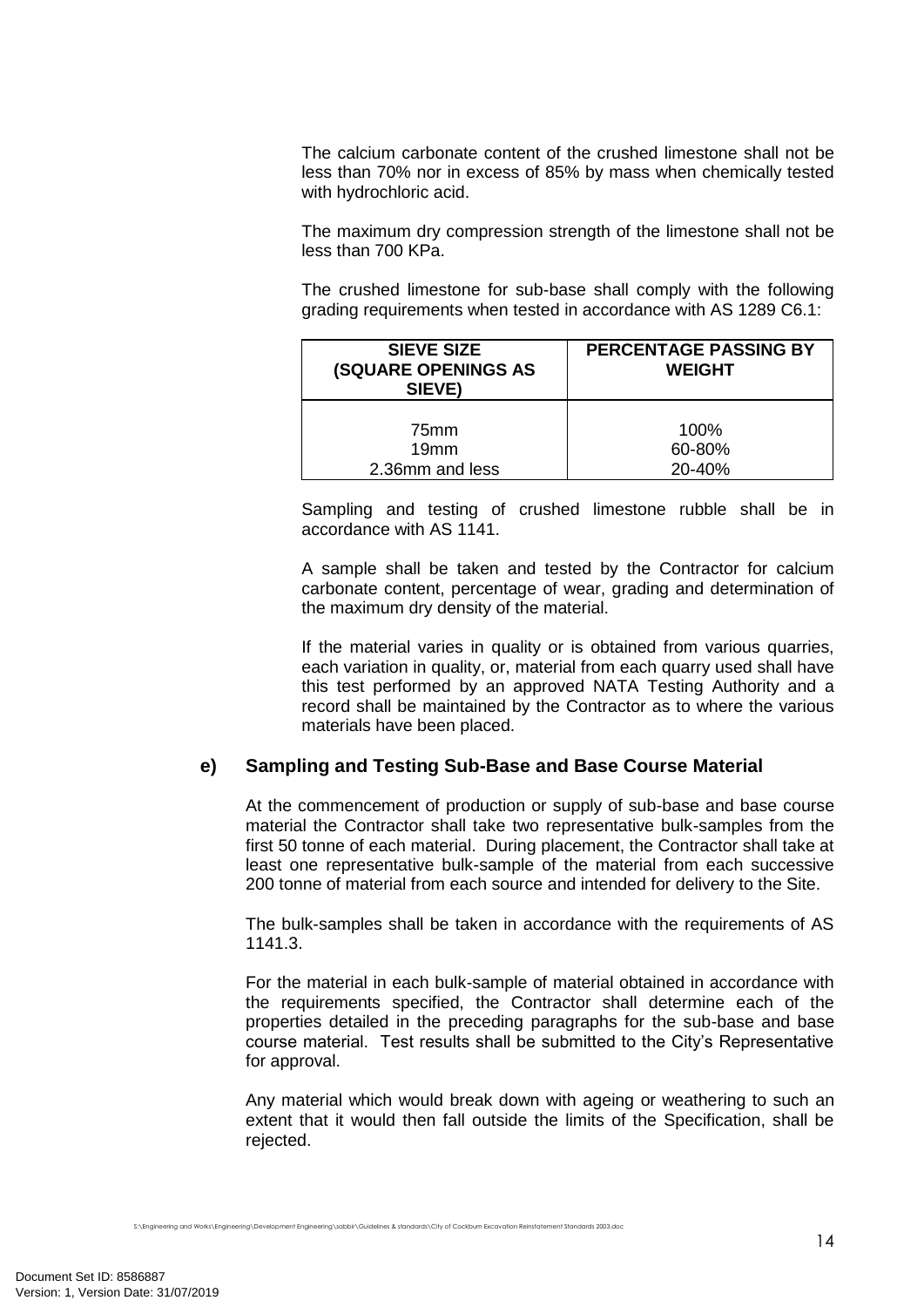# **A2.4 Wearing Course**

#### **A2.4.1 General**

All priming and binder application operations shall be undertaken by use of approved truck mounted spray equipment.

The application of primer and binder by hand lance will be limited to areas considered impracticable to be treated by truck mounted sprayers.

All works adjacent to the spraying operations (including concrete kerbs, brick paving etc) shall be protected by appropriate covers. All entries to drainage structures shall be blocked to prevent entry of bitumen. Drip trays shall be placed under spray bars when sprayer is stationary.

Records of all spray application rates shall be forwarded to the City's Representative within seven (7) days of application.

#### **A2.4.2 Wearing Course Structure**

The surface-wearing course shall be one of the following alternatives:

- gravel (for gravel pavement);
- prime (or primer seal) and bituminous spray seal;
- prime (or primer seal) and asphaltic concrete seal;
- two coat seal; or
- concrete.

#### **a) Existing Wearing Course - Gravel**

The restored gravel surface shall match the existing surface material.

#### **b) Existing Wearing Course-Spray Seal**

The new surface-spray seal shall match the pre-existing seal type for each road as shown in the Annexure to the Specification.

#### **c) Existing Wearing Course - Asphaltic Concrete**

Where the existing surface is asphaltic concrete seal, the minimum wearing course for restoration shall be as follows:

#### **i) For Main Roads/Industrial Roads/District Distributor Roads**

• Straights;

Prime plus 30mm minimum thickness, 10mm Granite, 75 blow asphaltic concrete.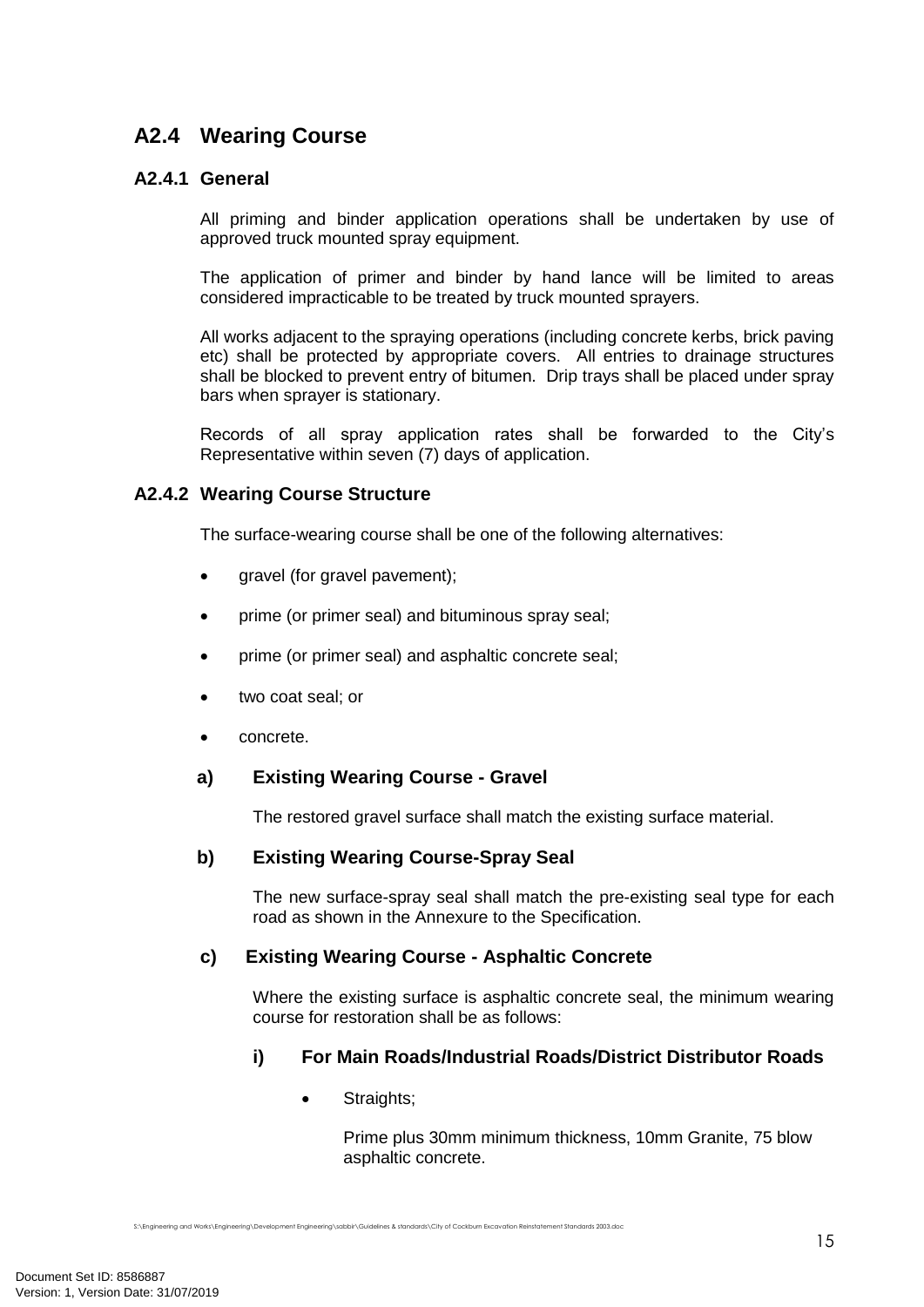Major Intersections;

Prime plus 40mm minimum thickness, 14mm Granite, 75 blow asphaltic concrete.

#### **ii) For Local Distributor Roads**

 Prime plus 30mm minimum thickness, 10mm Granite, 50 blow asphaltic concrete.

#### **iii) For Access Roads**

- On limestone pavement 50mm minimum compacted thickness 14mm Granite, 50 blow asphaltic concrete.
- On rockbase base course -Prime plus 25mm compacted thickness 10mm Granite, 50 blow asphaltic concrete.

Road surface remedial works, shall be carried out by the Contractor in addition to the wearing courses specified above, in accordance with the technical specification as published by the IMEA and AAPA.

Driveway crossings damaged by the excavation works shall be reinstated to Clause A 2.7 requirements.

#### **A2.4.3 Priming**

## **a) Authority to commence priming**

Priming shall not be undertaken until the pavement has been inspected by the City's Representative (in the company of the contractor).

#### **b) Application**

Priming shall not be carried out during inclement weather conditions and the prepared base course shall be sufficiently dry.

Before priming, the edges of the existing wearing course shall be uniformly and vertically cut (sawn) on both sides over the entire length of the trench. Wherever practical the sawn cut shall be parallel to the trench being prepared for pavement restoration. The asphaltic concrete edges shall be profiled. All areas of intrusion/overlap into the adjoining pavement shall be cut to a rectangular shape.

The sections of undamaged existing road-way surface, between the areas of trench intrusion into the existing surface, which are less than 2.0m in length, shall be removed to allow continuous rectangular sections of primed surfaces.

The edges of existing sprayed seal shall be prepared in accordance with the requirements for the sprayed seal specification. The resultant edges shall adhere properly and uniformly with the underlying pavement and be uniform in line, with deviations along a 3m straight edge of no more than 40mm.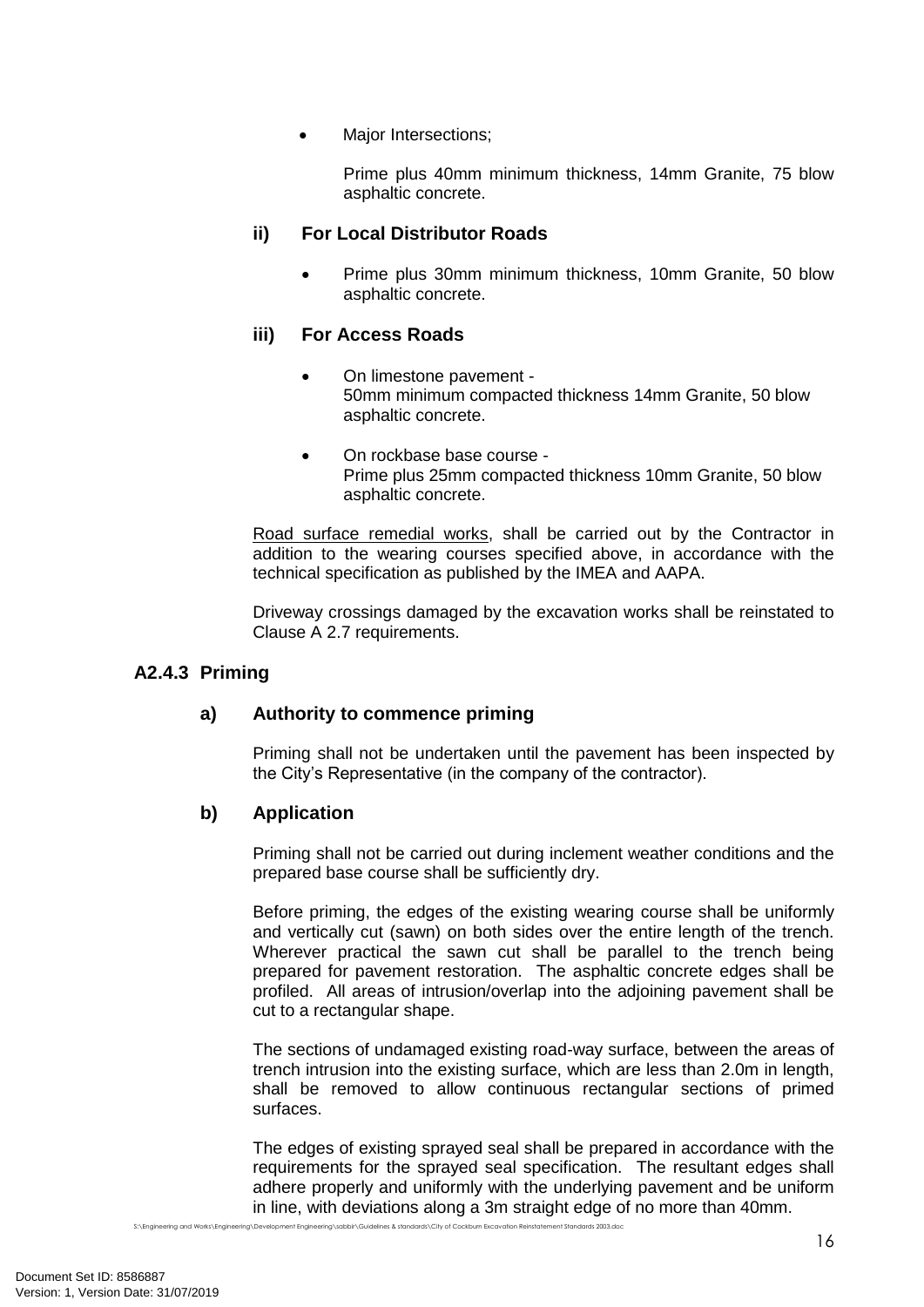The pavement and adjacent existing seal to 500mm width shall be broomed free of all loose material and dust, and any defects are to be made good. The prime shall be applied to a slightly dampened flexible pavement.

The primer shall be applied at a rate of 1.2L/m2 to the approved surface course for its full width with a overlap to the adjacent existing seals of 25mm.

The primer shall be a cutback primer consisting of 50% residual bitumen and 50% power kerosene or, should weather conditions preclude the use of cutback primer, the City's Representative may approve a 60/40 cationic bitumen emulsion applied at a rate of 1.5 litres per square metre, measured at a temperature of 15 degrees Celsius. The cutback primer shall be applied at a temperature of 60 degrees Celsius. Emulsion primer may be heated to a maximum temperature of 50 degrees Celsius if conditions warrant.

#### **c) Blinding**

For cutback primer apply sand or 1.5mm aggregate after penetration of the primer but while sufficient bitumen is on the surface to allow adhesion. Sand or aggregate shall be applied at a sufficient rate to prevent lifting of the primed surface by vehicles.

For emulsion primer the blinding shall be a nominal 7mm aggregate applied immediately after spraying at a rate not less than 1 cubic metre per 150 square metres and sufficient to prevent lifting of the primed surface by vehicles.

The surface is to be multi-tyre rolled until the aggregate is firmly embedded in the primer.

The surplus aggregate shall be swept up and removed from Site not less than seven days after the completion of the rolling.

#### **d) Protection of primed surface**

The Contractor shall suitably protect the primed surface from excessive wear prior to the application of the surface seal. All damaged areas of prime shall be repaired without loss of integrity of the surrounding prime.

## **A2.4.4 Bituminous Spray Seal (Single Coat)**

The sprayed seal shall be a single coat hot bitumen seal Binder class 170 bitumen with the following properties:

| <b>PROPERTY</b>                            | <b>14mm AGGREGATE</b><br><b>SEAL</b> | <b>10mm AGGREGATE</b><br><b>SEAL</b> |
|--------------------------------------------|--------------------------------------|--------------------------------------|
| <b>Binder Mix</b><br>(Bitumen: Cutter)     | 98:2                                 | 98:2                                 |
| Anti-Stripping Agent                       | 0.2%                                 | 0.2%                                 |
| <b>Bitumen Minimum</b><br>Application rate | 1.6 $L/m^2$                          | 1.4 $L/m^2$                          |
| Aggregate Size                             | 14mm                                 | 10mm                                 |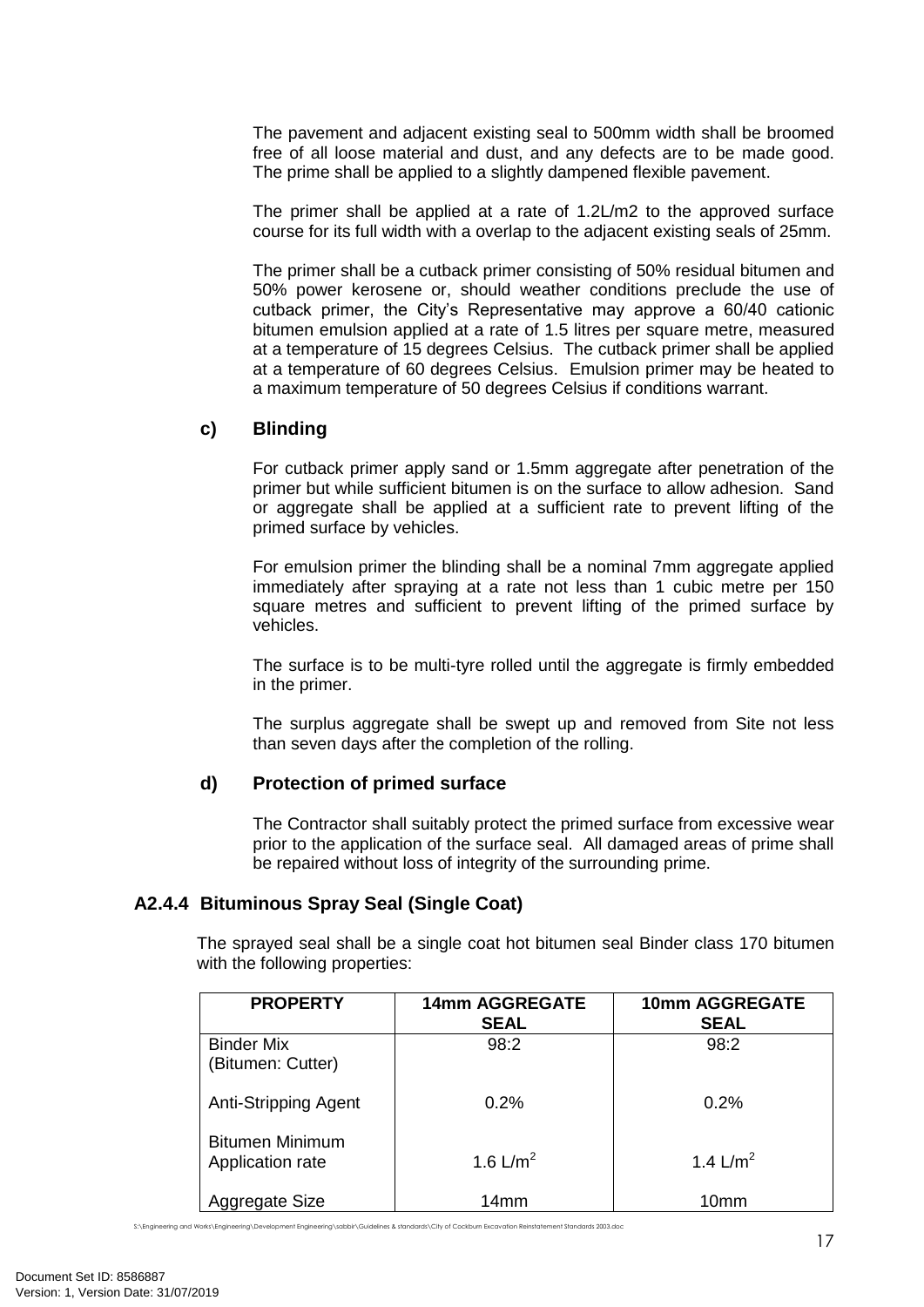The aggregate size shall match that of the existing road surface seal (as closely as possible).

The bitumen application rate and properties shown above are a guide only. The actual spray rates are subject to the average least dimension characteristics of the aggregate, the type of surface to be sprayed and traffic volumes for the street section. The Contractor shall submit details of the physical properties of aggregate to be used at least 10 days prior to spraying.

Spraying shall not take place during rain or when rain appears imminent. Bitumen shall be applied by spray bar or hand lance by a skilled experienced operator only when it is impractical to utilise a spray bar.

Pre-coated cover aggregate shall be applied uniformly immediately following spraying, and rolled with rubber rollers to ensure full embedment and adhesion. Any stripping, flushing etc shall be remedied by the Contractor, at the discretion of the City's Representative in consultation with the local authority.

Care shall be taken to ensure a smooth, neat finish.

The newly sprayed seal shall overlap the existing seal by 300mm.

All excess aggregate shall be swept up and removed from Site not less than seven days after the completion of the rolling.

#### **A2.4.5 Two Coat Seal**

The seal shall consist of a two coat emulsion seal, as specified below. The bitumen application rate and properties shown above are a guide only. The actual spray rates are subject to the average least dimension characteristics of the aggregate, the type of surface to be sprayed and traffic volumes for the street section.

Details of the physical properties of aggregate to be used shall be submitted by the Contractor to the City's Representative at least 10 days prior to spraying.

#### **a) Materials**

i) Binder

Binder shall consist of cationic bitumen emulsion conforming with the relevant Australian Standard.

ii) Aggregate

14mm and 7mm aggregates shall be crushed granite free of dust, clay, excessive moisture and other deleterious substances.

Aggregate shall be crushed from hard, sound durable rock. The percentage loss as measured by the Los Angeles Abrasion Test shall not exceed 30.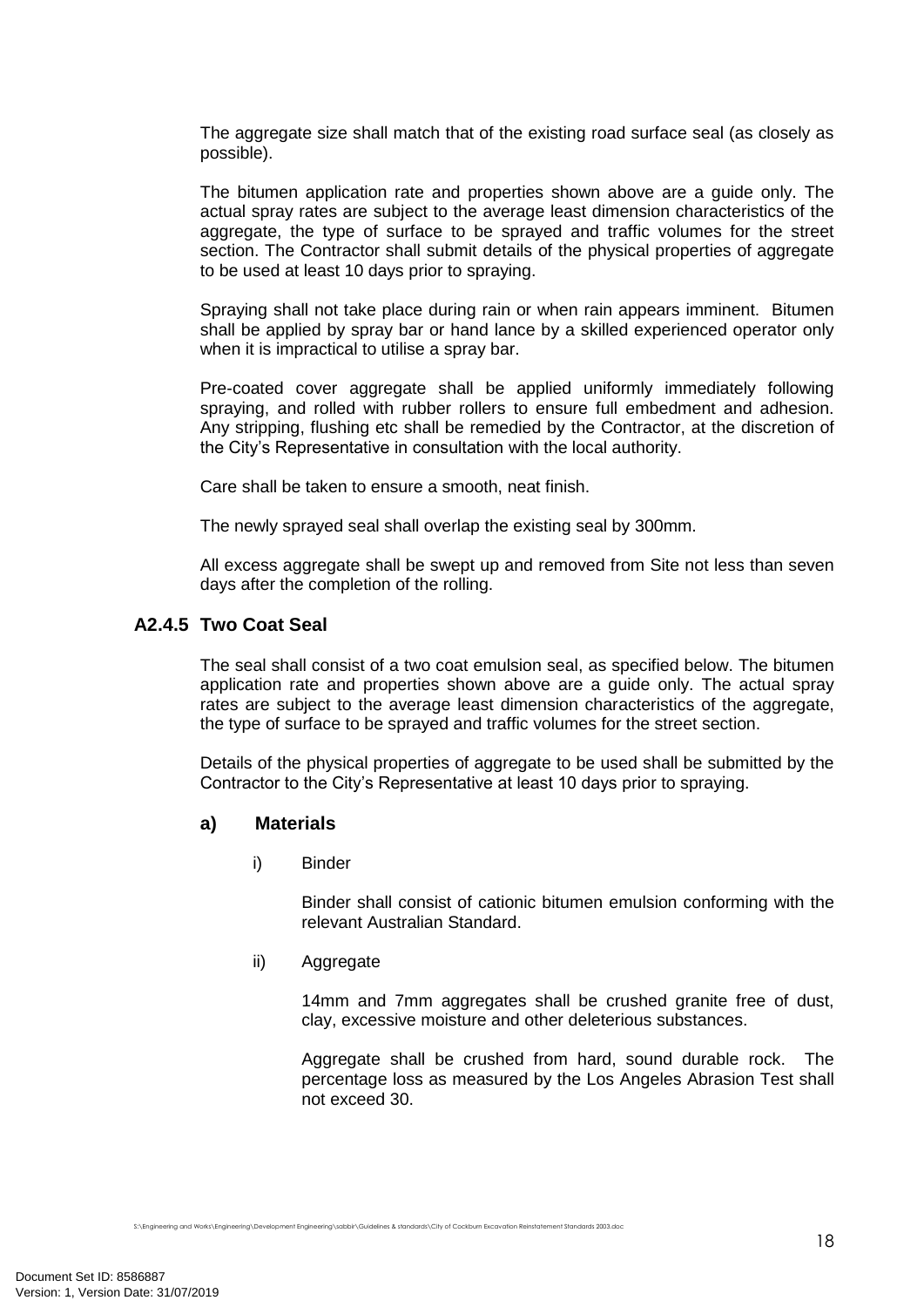Particle size distribution shall be within the limits prescribed in the following table for the nominal size specified.

| <b>AS SIEVE SIZE</b> | PERCENTAGE PASSING BY MASS |      |
|----------------------|----------------------------|------|
| (mm)                 | 14 <sub>mm</sub>           | 7mm  |
| 19.0                 | 100                        | -    |
| 13.2                 | $95-100$                   | -    |
| 9.5                  | 0-30                       | 1 በበ |

| <b>AS SIEVE SIZE</b> | PERCENTAGE PASSING BY MASS |          |
|----------------------|----------------------------|----------|
| (mm)                 | 14mm                       | 7mm      |
| հ 7                  | $0 - 5$                    | 85-100   |
| 4.75                 | -                          | $0 - 40$ |
| 2.36                 | -                          | $0 - 10$ |
| n RUU                | በ-2                        | በ-2      |

Average least dimension of aggregates shall comply with the requirements of the following table for the nominal size specified.

| <b>SEAL - COAT</b> | <b>NOMINAL SIZE</b><br>(mm) | ALD (min)<br>(mm) |
|--------------------|-----------------------------|-------------------|
| <b>First Coat</b>  | 14                          | 6.4               |
| Second Coat        |                             | 3.5               |

All aggregates shall be free of excess dust, and the City's Representative may order the washing of dusty aggregate.

#### **b) Plant**

i) Spraying equipment

Spraying equipment shall comply with the requirements of the AUSTROADS 'Specification for Performance Requirements for Mechanical Sprayers of Bituminous Materials'.

Unless otherwise permitted, the sprayer shall have a minimum tank capacity of 2000 litres.

When requested by the City's Representative, provide a current certificate and calibration chart issued by the Main Roads, Western Australia before commencing spraying operations.

ii) Rollers

A self-propelled static pneumatic rubber tyred roller of approximately 15 tonnes mass shall be used.

Steel rollers, vibrating rollers and drawn rollers of any type shall not be used for sealing work.

iii) Trucks

The tipper trucks shall be fitted with approved tail-gate mounted metal spreaders.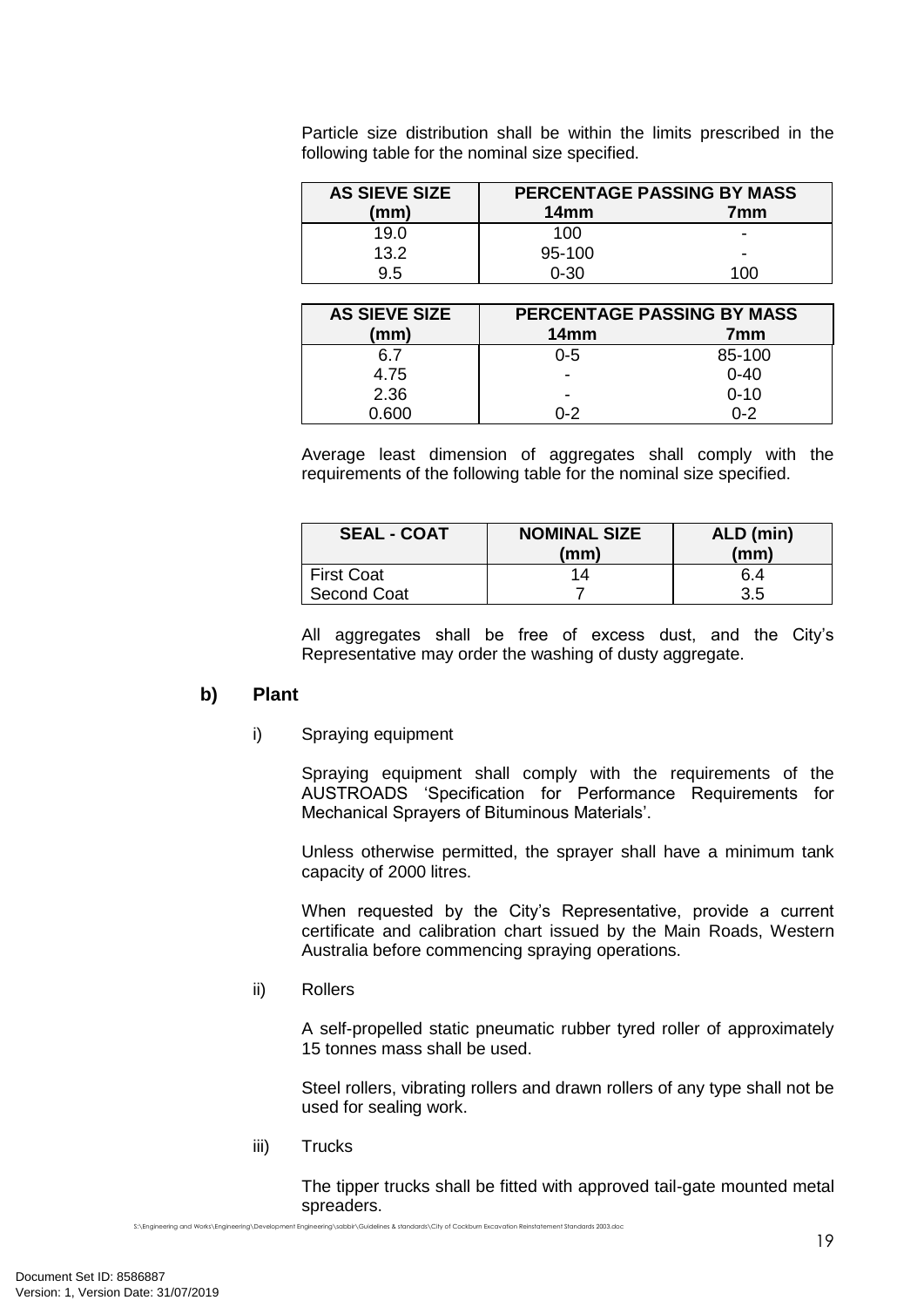## **c) First Coat**

The emulsion application rate shall be confirmed by the Contractor 7 days prior to commencement. Unless otherwise directed by the City's Representative an application rate of 1.4  $\text{L/m}^2$  (measured at 15°C) and  $80m^2/m^3$  of 14mm nominal size aggregate shall be adopted by the Contractor. The Contractor shall confirm the application rate with the City's Representative a minimum of seven (7) days before proceeding with this work.

When the flexible pavement has been compacted, trimmed and approved, the Contractor shall sweep the surface with a suitable rotary broom to remove dust and debris and until a mosaic of well embedded stone is showing on the surface. Areas inaccessible to the mechanical broom shall be swept by hand.

No traffic shall be allowed on the broomed surface.

The Contractor shall notify the City's Representative at least 24 hours in advance of intention to spray.

Before work commences weather conditions shall be dry and reasonably calm. The pavement temperature shall be not less than  $15^{\circ}$ C.

The pavement shall be lightly watered so that the surface is damp, but not wet. In the event of excess water being applied, bitumen spraying shall not proceed until the surface has dried and been recompacted to the satisfaction of the City's Representative.

The Contractor shall protect all works in the vicinity of spraying operations. Concrete kerbs, brick paving, etc, shall be covered with sand, building paper or bags. The Contractor shall place drip trays under spray bars when sprayer is stationary.

Immediately after the emulsion has 'broken', the Contractor shall spread 14mm aggregate on the binder. The aggregate shall be adequately rolled with a rubber tyred roller. Any areas of binder not covered with aggregate from the metal spreaders shall immediately be covered manually. During the rolling process, the drag broom shall be used to ensure an even spread of aggregate.

## **d) Second Coat**

The second coat may, unless specified otherwise, be placed immediately after the first.

The Contractor prior to commencement shall confirm emulsion application rates. Unless otherwise directed by the City's Representative an application rate of 2.0 L/m<sup>2</sup> (measured at 15<sup>0</sup>C) and 120 m<sup>2</sup>/m<sup>3</sup> of 7mm nominal size aggregate shall be adopted by the Contractor. The Contractor shall confirm such application rate with the City's Representative a minimum of seven (7) days before proceeding with this work.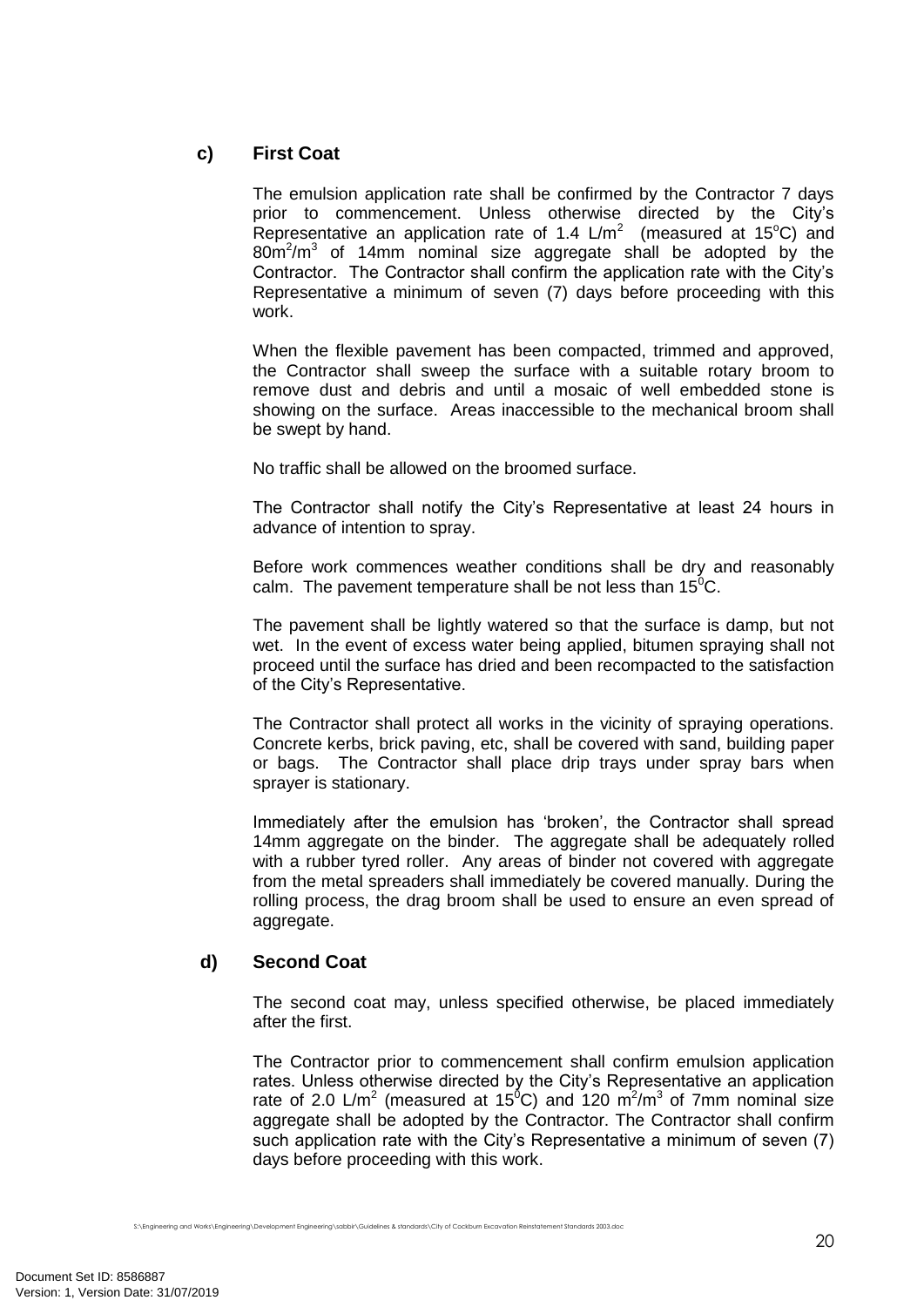Prepare the surface by sweeping with the drag broom to ensure an even spread of the aggregate placed in the first coat.

Protect all works in the vicinity of spraying operations. Concrete kerbs, etc, shall be covered with sand, building paper or bags. The entries to drains and sumps shall be closed. Drip trays shall be placed under spray bars when sprayer is stationary. (Craft paper shall be used to ensure that all joins are neat and straight.)

The Contractor shall not commence sealing until the road surface temperature has reached  $15^{\circ}$ C.

Immediately after the emulsion has 'broken' the Contractor shall cover the binder with 7mm aggregate. Binder, which is not covered by aggregate from the metal spreader, shall be covered manually.

The area shall be rolled with pneumatic tyred roller with tyre pressures adjustable in the range 550 kPa to 700 kPa.

The minimum amount of rolling shall be at a rate of 4 roller hours per 4,500 litres of bitumen sprayed and the following conditions shall apply:

- i) the whole of the area shall have received at least one roller pass within 2 minutes of covering;
- ii) after the initial slow pass by the pneumatic tyred roller the speed of rolling shall be increased to the minimum practicable for the area being sealed;
- iii) at least 25% of the rolling shall be applied within 2 hours of covering;
- iv) at least 50% of the rolling shall be applied within 4 hours of covering;
- v) the whole of the rolling shall be completed within 3 days of covering;
- vi) the rolling shall be carried out between the hours of sunrise and sunset; and
- vii) at the time of rolling, excess aggregate shall be removed and/or additional aggregate applied as required. The surface shall be drag broomed until the surface is uniformly covered with aggregate thoroughly embedded in the binder.

When the aggregate has been evenly spread and embedded in the binder, any remaining loose particles from the pavement shall be removed.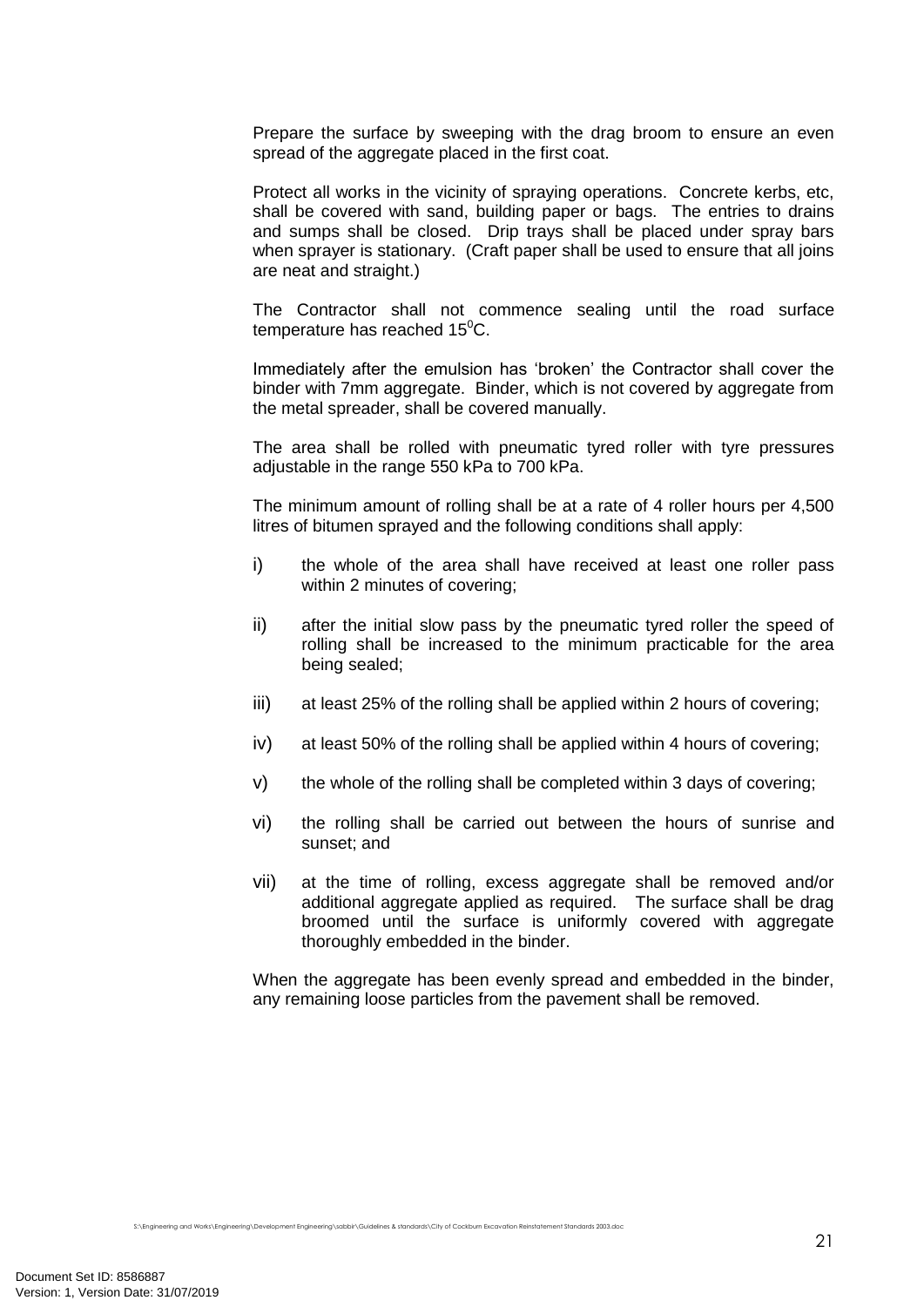## **e) Acceptance**

#### i) General

Acceptance of sealed surfaces shall be subject to the availability of certified test results and quality certificates for the work carried out.

#### ii) Tolerances

Actual rate of application of binder shall be in the range of 95% to 105% of the ordered rate.

#### iii) Defective Work

If the actual rate of application of binder is less than 95% or more than 105% of that ordered, the surface shall be resealed as directed by City's Representative (after removal of the previously sprayed seal as necessary, at the discretion of the City's Representative).

In any case, all unravelled, stripped slick or fatty surfaces shall be repaired as directed by the City's Representative.

## **A2.4.6 Asphaltic Concrete**

Asphaltic concrete works are to be carried out as per "Technical Specification, Tender Form and Schedule for Supply and Laying of that Asphalt Road Surfacing" published by the Institute of Municipal Engineering Australia.

#### **A2.4.7 Concrete**

Unless otherwise specified, concrete pavements shall be reinstated using class N25 concrete to minimum 100mm thickness, or the original concrete pavement thickness, whichever is the greater, on approved subgrade.

The surface finish of the concrete shall be as close as practical to the existing, in both colour and texture.

Additional concrete beyond the damaged area shall be removed and replaced back to the nearest existing joint even if undisturbed by the sewer trench works.

Concrete shall be cured for 72 hours using PVC sheeting weighted with wet sand. All sand and plastic shall be removed from Site on completion of curing.

## **A2.4.8 Remedial Works for Damaged Road Surfaces**

## **a) When Existing Wearing Course is less than Ten Years Old**

i) 75% Lane Disturbance

If the width of the trench and trench intrusions into existing pavements (including the adjacent seal overlaps) is greater than 75**%** of road lane width then the whole of the road lane width shall be resurfaced to match the existing road surface. A road lane refers to half of unmarked roadways or the width of marked lanes.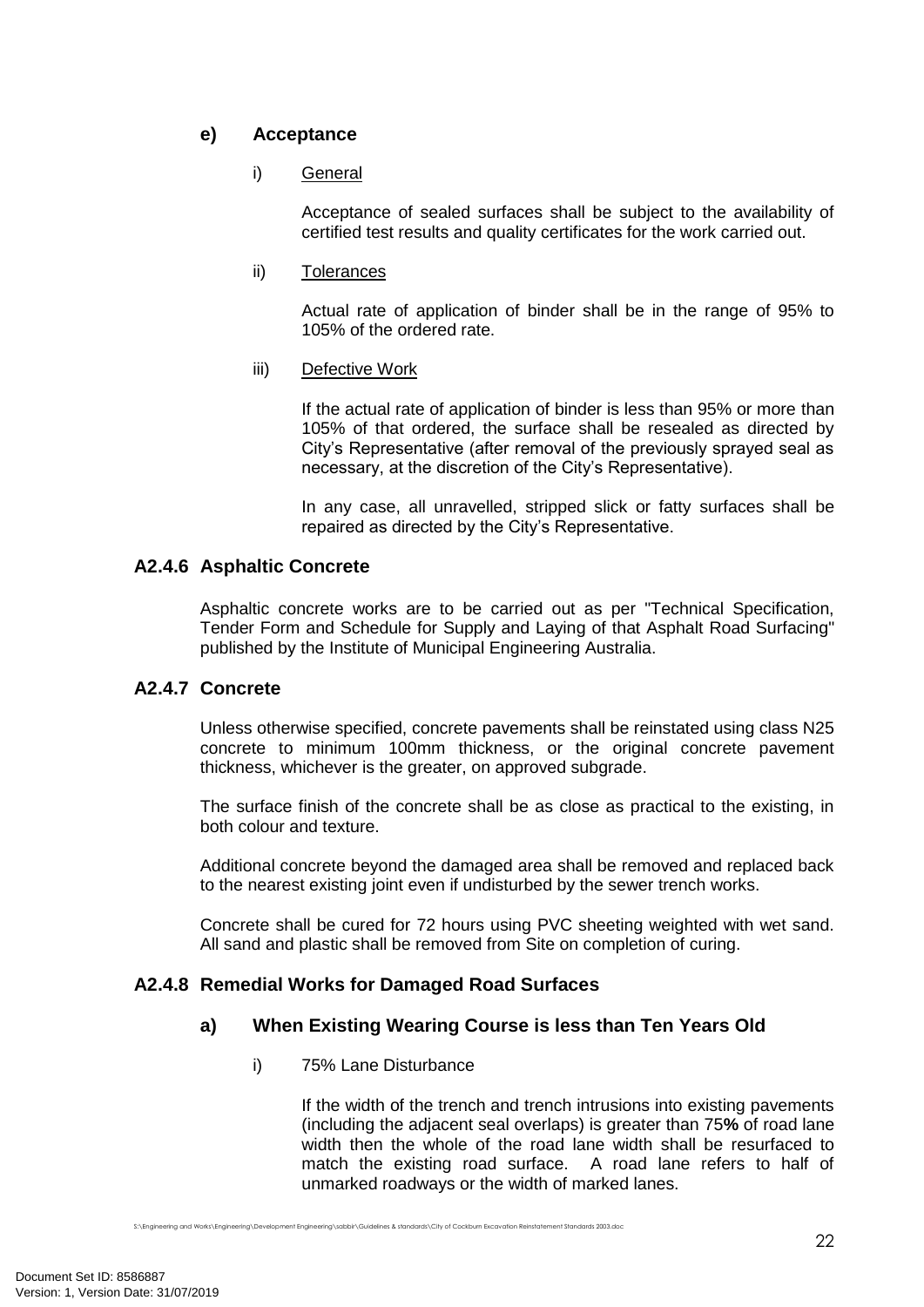#### ii) Greater than 50% Roadway Disturbance

Where the trench disturbance is greater than half the total road width then the whole road shall be seal/resealed in accordance with Clause A2.4.4 after the appropriate wearing course restoration over the trench.

## **b) All Existing Road Surfaces (irrespective of age)**

#### i) Reseal of Undamaged Seal against Kerbs

In the case of trenching in the roadway, where an existing section of roadway of maximum 1.0m width remains undamaged against kerbs, resealing shall occur over both the trench and this undamaged section of roadway using a spray seal in accordance with Clause A2.4.4, after the appropriate wearing course restoration over the trench.

ii) Damage To Existing Adjacent Road and Driveway Crossing Surfaces

The adjacent road surfaces shall be appropriately protected from damage from the likes of construction vehicles, placement of manhole sections, excavated rock indentations etc.

Where damage occurs to the existing road/driveway surface, ie. gouges, scrapes or potholes; the contractor shall repair the surface to previous condition.

The repair may involve the spraying of a reseal (in accordance with sealing requirements of Clause A2.4) of the entire road pavement (lane) or resurfacing of the entire driveway crossing area as appropriate and at the discretion of the City's Representative in consultation with the local authority.

Only Hot mixed Asphaltic concrete (minimum compacted thickness of 25mm) will be accepted as a suitable patching material, (where a prepatching material and sprayed reseal is required).

iii) Parallel Cracking

Where parallel cracking of the existing road surface occurs along the edge of a trench then the reinstatement shall be widened both to a line 200mm beyond the extremity of the cracking and so as to produce a consistent width of restoration.

## **c) Finished Pavement Grades**

Unless otherwise approved by the City's Representative, the Contractor shall complete an "As Constructed" survey of the existing wearing surface at 10m intervals and low points along the entire extent of road affected by sewer main trenching. This shall be forwarded to the City's Representative for information. The Contractor shall reinstate to the "As Constructed" levels. Notwithstanding this requirement the Contractor shall adjust finished pavement levels locally to ensure the road is free draining as there may be locations in flat roads where previous consolidation has created undrained areas isolated from the main drainage points.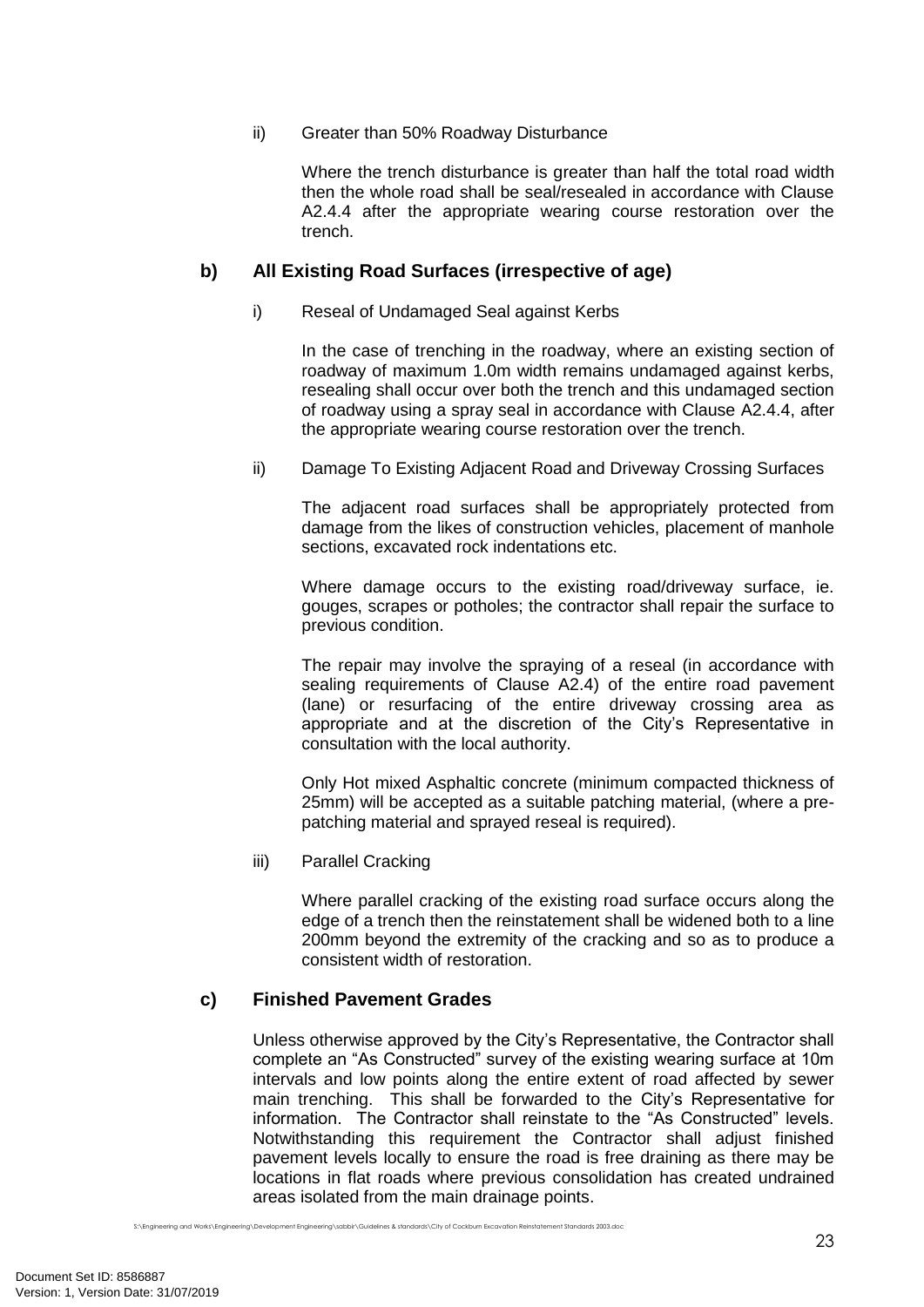## **d) Damaged Concrete Pavements**

If excavation damages existing concrete pavements including paths and crossovers the damaged concrete shall be removed back to the nearest control joint and replaced to match the existing pavement in accordance with Clause A2.4.7 of the specification.

#### **A2.4.9 Reinstatement of Road Markings and Signs**

- a) Immediately a Stop/Holding line is removed the Contractor shall inform the Metropolitan and Traffic Operations Directorate of Main Roads, WA or their TNC contractor by facsimile of the details and location of the lines removed. Stop signs shall not be removed unless approved by the City's Representative.
- b) Immediately upon completion of road pavement restoration the Contractor shall install temporary Stop and Holding lines in the location of the lines they have removed. 3M temporary tape (or similar) is to be used for the lines. The width of the temporary line is to be a minimum of 150mm wide, and it is to be placed in accordance Main Roads, WA standard.
- c) Immediately upon restoration of the road pavement wearing course the Contractor shall reinstate all road line markings that have been removed by the works under the Contract, by arrangement with Main Roads, WA or their TNC contractor. Any signs damaged or removed in carrying out the works shall be replaced immediately by the Contractor.

# **A2.5 Pavement Testing and Inspections**

## **A2.5.1 General**

The Contractor shall supply copies of all test certificates to the City's Representative and the Local Authority within seven (7) days of testing on Site.

All testing for sub-grade, sub-base, base course and wearing course layers shall be carried out by a NATA registered testing laboratory as approved by the City's Representative.

The Contractor's NATA registered testing authority shall be a completely independent firm and/or entity to that of the firm involved in the laying of the pavement and/or wearing course layers.

Payment for NATA registered testing of pavements and wearing courses as specified (not including penetrometer testing) shall be made only for the successful tests in the accepted final group of tests certifying a completed Test Lot of works.

The Contractor shall advise the City's Representative and the Local Authority that a section of reinstatement work area is ready for inspection with a minimum of one (1) working days notice at the following key times:

- on completion of trench backfill, (prepared sub-grade) prior to placing pavement;
- on completion of pavement prior to primer application and;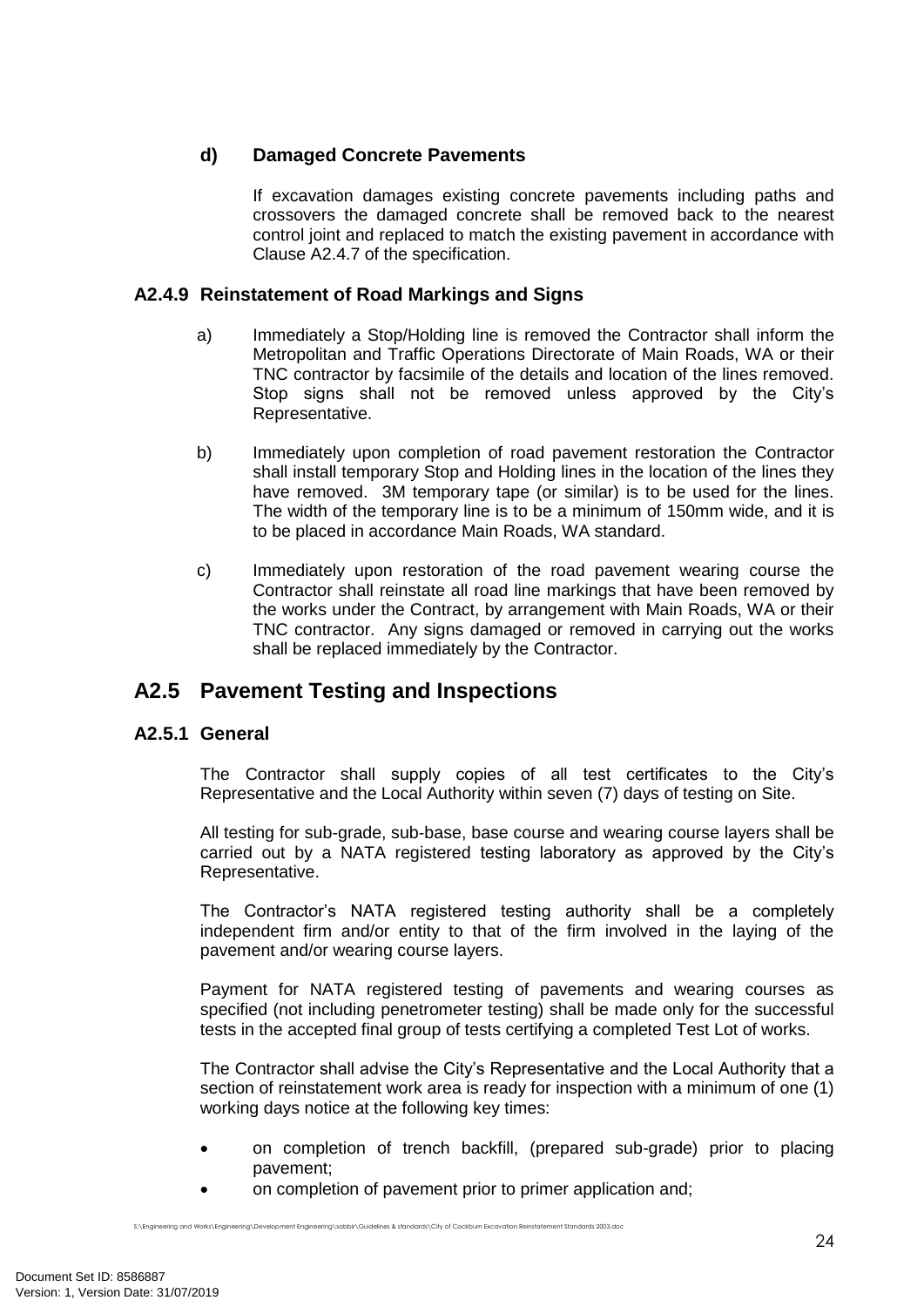on completion of primer application, and prior to application of seal/wearing course.

#### **A2.5.2 Compaction Testing Equipment**

The Perth Sand Penetrometer calibrated to correlate with the required density shall be used for testing sub-grade compaction.

For flexible pavement layers, nuclear density meters shall be used for compaction testing, with a maximum modified dry density test completed for each test point. For gravel base course material an assigned value for the Modified Dry Density Ratio may be used provided the material is uniform in a nature and complies with AS 1289 Clause 5.4.2.

#### **a) Trench/Excavation Backfill Compaction**

Before the general backfill of trenches is commenced, all structures and spaces around the utility installed shall be carefully compacted with hand rammers. The minimum depth of initial hand compaction above the crown of utility shall be no less than 150mm. Compaction of the remaining backfill shall be in 150mm layers.

#### **b) Backfill around New and Existing Structures**

Compaction testing of backfill material compaction around manholes and existing pipe drainage/structures is to be carried out through all levels of the reinstatement workings. Compaction shall be achieved by mechanical means with water to a density of not less than 95% of the maximum dry density when tested in accordance with AS 1289-1977 (Part E2-1) or at least equal to that of the surrounding undisturbed road or area.

#### **c) Sub-grade Compaction**

Sub-grade shall be compaction tested at a minimum rate of one test per 30 linear metres and one test for each section between structures less than 30m apart under pavements. Particular emphasis on testing will be made to ensure that adequate compaction has been achieved around structures.

The above notwithstanding, a minimum number of 3 tests shall be carried out for each Test Lot.

#### **d) Base Course/Sub-base Course Compaction**

The base course and sub-base shall be compaction tested at the minimum rate of one test per 50 linear metres and one test for each section between structures less than 50m apart.

The above notwithstanding, a minimum number of 3 tests shall be carried out for each Test Lot.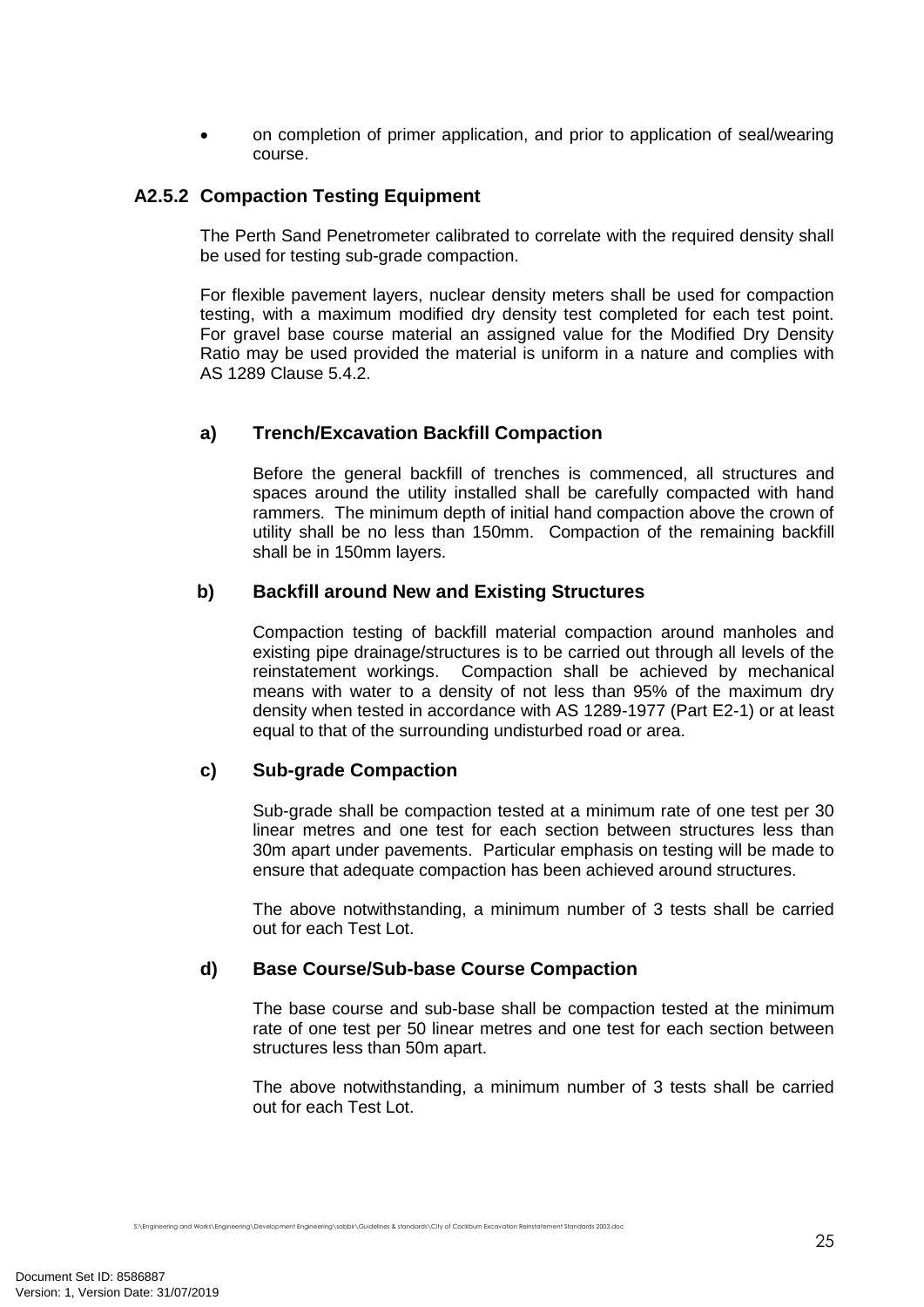## **e) Asphaltic Concrete**

Audit core tests of the asphaltic concrete wearing course may be undertaken by the City's Representative to determine Marshall density/stability, thickness of asphalt course, bitumen content and percentage air voids.

Samples may be taken as required and tests carried out by a NATA registered laboratory, on behalf of the City's Representative.

## **A2.5.4 Reporting of Test Results**

Copies of test result certificates (both failed and successful) for each appropriate test lot, shall be submitted to both the City's Representative and the Road Authority by the Contractor within seven (7) days of testing of each Test Lot. Satisfactory completed submissions in this regard shall be pre-requisites to the works being deemed complete and due for payment. Test results for each penetrometer testing shall include the number of blows per 300mm penetration in that specific material equivalent to the relevant specified modified maximum density ratio compaction requirement in each case.

## **A2.5.5 Acceptance of Pavements - Remedial Works**

Should any Contractor's testing and re-testing or City's Representative's audit testing of pavement Test Lots reveal a single test that fails then further working (including scarifying, re-mixing and/or compaction as necessary) shall be carried over of the entire Test Lot and re-tests carried out, all at the Contractor's cost. Retesting shall be carried out at the same frequency as the original testing.

## **A2.5.6 Acceptance of Asphaltic Concrete Wearing Course – As per specification IPWEA/AAPA**

Areas of asphaltic concrete assessed as defective with respect to the requirements specified herein for mix quality, density, percentage voids, surface finish, surface smoothness, or thickness, shall be removed and replaced by the Contractor, at the discretion of the City's Representative.

The Contractor shall remove and replace areas of asphaltic concrete which show signs of either ravelling, fretting, cracking, deflection, subsidence, scabbing or instability, for **any** reason, at the discretion of the City's Representative.

Any bituminous mix that has become damaged or contaminated with foreign material shall be removed and replaced.

The extent of the defective area shall include all the asphaltic concrete works in that Test Lot containing the failed test(s) unless defective areas can be suitably isolated to the City's Representative's satisfaction by additional testing (where necessary) by the Contractor.

Any subsidence of restored areas shall be repaired by the Contractor within two (2) days of the occurrence and/or notification of the defect. Immediate repairs shall be carried by the Contractor out as necessary to maintain the safety of the Site to the satisfaction of the City's Representative otherwise the Road Authority shall be authorised to carry out remedial works at the Contractor's cost.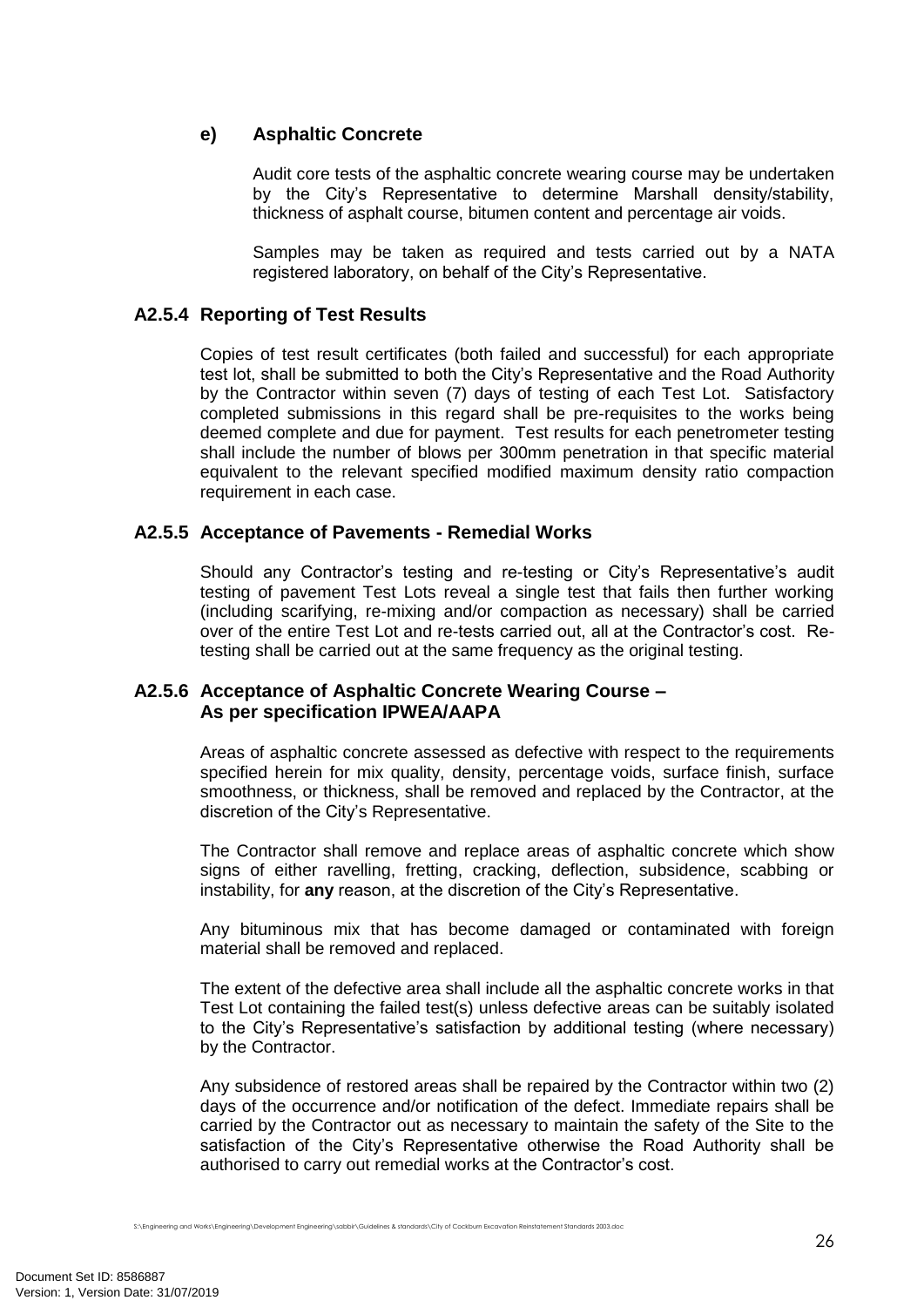Skin patching of an area that has been rolled shall not be permitted.

Defective areas shall be removed and replaced with fresh materials. Patches shall be prepared by cutting and removing the defective asphaltic concrete to the full depth of the course such that the sides of the area are at 45 degree to the direction of traffic and the edges are vertical. The internal edges and surfaces of the area to be patched shall be cleaned of all cutting residue by flushing with water, and all free water removed. The surfaces shall be tack coated with bituminous emulsion prior to placing of fresh material, which shall be spread, compacted and finished in accordance with the Specification. Surface reseal (sprayed seal) shall also be carried out as necessary to match the existing surface.

# **A2.6 Extruded Kerbing**

#### **A2.6.1 Scope**

Where existing kerbing is demolished or damaged during the course of the work under the Contract, the supply and laying of replacement extruded concrete kerbing shall be carried out using a kerb section to the Local Authority's standards.

## **A2.6.2 Experienced Personnel**

All works under this Section shall be carried out by personnel experienced in the laying of extruded concrete kerbing.

#### **A2.6.3 Concrete**

Concrete for use in extruded kerbing shall be ready mixed concrete complying with all requirements of AS 1379.

The aggregate size shall be 10mm nominal. The concrete cylinder compressive strength at 28 days shall be not less than 25MPa.

A kerbing machine shall be used. Concrete shall have a maximum slump of 50mm.

## **A2.6.4 Line and Level of Work**

The kerbing shall be relayed to match pre-existing alignment level and grades.

The construction tolerance shall be such that when a 3 metre long straight edge is laid on the top or face of the kerb, the surface shall not vary more than 3mm from the edge of the straight edge, except at grade changes or curves. Kerbs shall be equal distance from the road centerline  $(\pm 10$ mm).

## **A2.6.5 Construction Details**

The surface to receive the kerb shall be a fully compacted and sealed base course.

The Contractor shall prepare the surface by removing all loose material to the satisfaction of the Council Representative immediately prior to the placing of the kerb.

S:\Engineering and Works\Engineering\Development Engineering\sabbir\Guidelines & standards\City of Cockburn Excavation Reinstatement Standards 2003.doc The Contractor shall give the City's Representative 24 hours prior notice of the start of the kerb laying operations in order that the City's Representative may have the opportunity of inspecting the work.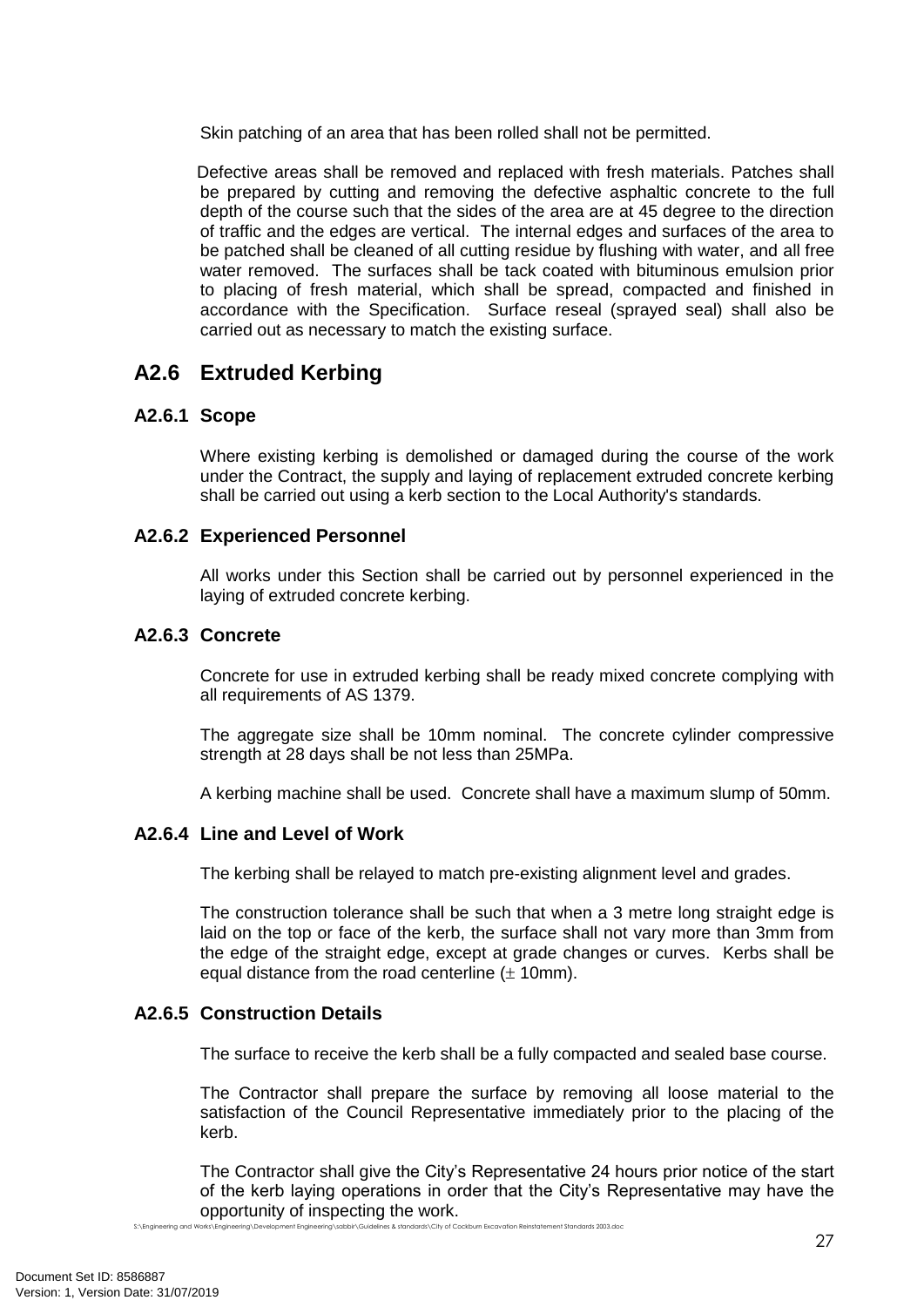The extruded kerb shall be finished with the use of an overall steel trowel whilst the concrete is still comparatively wet to give a smooth finish free of surface pits and depressions.

Expansion joints shall be provided at every second contraction joint and shall be sawn vertically at right angles to the longitudinal line of the kerb, to give a 12mm to 10mm wide cut for the full section of the kerb, after the concrete has cured.

Expansion joints shall be provided at all tangent points adjacent to inlet structures and when abutting new to existing kerb.

The expansion joints shall be spaced at maximum 6.0m intervals, sealed with a closed cell polymer backing rod to a depth of 25mm to act as a backing and elastomeric silicon sealant. The seal shall finish 3mm below the face of the kerb.

Contraction joints shall be inserted immediately after the final finishing and shall be located at 1.5mm intervals and shall be formed with a grooving tool, not fully fitted through the section of the kerb. Alternatively, the joint may be formed by cutting a 5mm gap at least 2/3 the depth of the kerb section.

All joints where cutting is required, shall be cut not less than 24 hours following the laying of that section of kerb.

#### **A2.6.6 Curing**

Curing compounds shall meet ASTM C309 requirements.

Kerbing shall be treated with a sprayed application of "Calcure D" membrane curing compound applied at a minimum rate of one litre per 6 square metres, within two hours of surface finishing of the concrete. The compound shall be applied by means of a low-pressure mechanical spray. An approved equivalent curing compound may be used.

In hot weather, after the application of the curing compound, the kerb shall be covered with an approved Polythene membrane for a minimum period of 4 days prior to any road materials being placed adjacent to the kerb.

The membrane shall be replaced on completion of cutting and jointing operations.

#### **A2.6.7 Continuation of Roadworks**

No further work shall be done on the roadworks or backfilling adjacent to kerb laid until a minimum of four (4) days following laying of the kerb. Any damage to the kerb by the Contractor shall be made good by complete replacement of the damaged section between joints.

#### **A2.6.8 Protection of Works**

The Contractor shall be held solely responsible for the replacement as necessary of any defective or damaged kerbing during the course of the works and for the maintenance period as specified.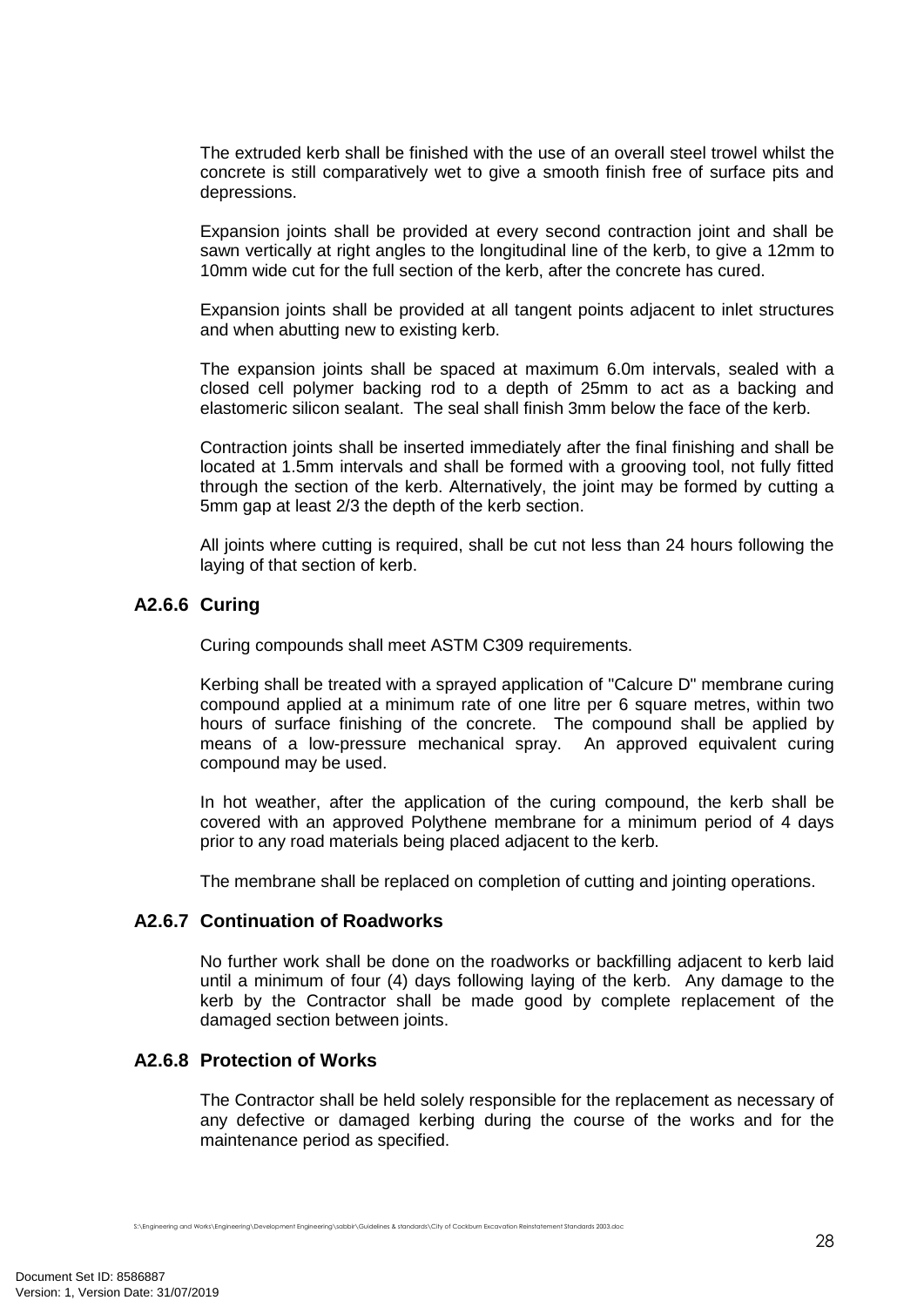## **A2.6.9 Buttressing of Kerb**

Fill shall be placed not sooner than four (4) days after kerbing construction and thoroughly compacted by a plate compactor for the full length of the kerb and for a width of 600mm from back of kerb to give final verge level to the top of the kerb.

# **A2.7 Driveway Crossings and Concrete/Brick Paving**

#### **A2.7.1 Asphaltic Concrete/Sprayed Seal/Gravel Surfaces**

The driveway crossings shall be restored as for road pavement restoration (classification: Access Ways) in the case of existing asphaltic concrete, sprayed seal and gravel surfaces. When the excavation damages any part of the existing driveway crossover the full width of the damaged section parallel to the roadway shall be reconstructed in the accordance with Clause A2.7 of the Specification. Where the damage is greater than 50% of the driveway area then the whole driveway shall be resurfaced to match the existing driveway surface levels and material type. (The existing wearing course shall be removed as necessary). Sprayed seal shall be a two (2) coat seal in accordance with Clause A2.4.5.

Where a strip of undisturbed driveway remains, which has a width of less than 700mm at any position along its length, then the wearing course strip shall be removed and the area incorporated in the new wearing course restoration works.

## **A2.7.2 Insitu Concrete Surface**

Refer to the requirements of Clause A2.4.7 of the Specification.

#### **A2.7.3 Clay Brick/Concrete Block Paving on Roadways and Driveway Crossings**

For paved driveway crossings and roadways the pavement layers should be adjusted to provide a 200mm compacted thickness of base course below a 30mm (+5mm)thick compacted sand bedding layer plus the pavers (as per existing) to match the levels of the existing undamaged surrounding surfaces.

The base course layer shall be compacted to 98% modified dry density ratio in accordance with AS 1289.5.4.1.

The bedding sand shall be a well-graded sand passing a 4.75mm sieve and suited to concrete manufacture.

The grading limits are:

| <b>AS SIEVE</b> | % PASSING |
|-----------------|-----------|
| 9.52mm          | 100       |
| 4.75mm          | 90-100    |
| 2.36mm          | 75-100    |
| 1.18mm          | 55-90     |
| 600um           | 35-59     |
| 300um           | $8 - 30$  |
| 150um           | $0 - 10$  |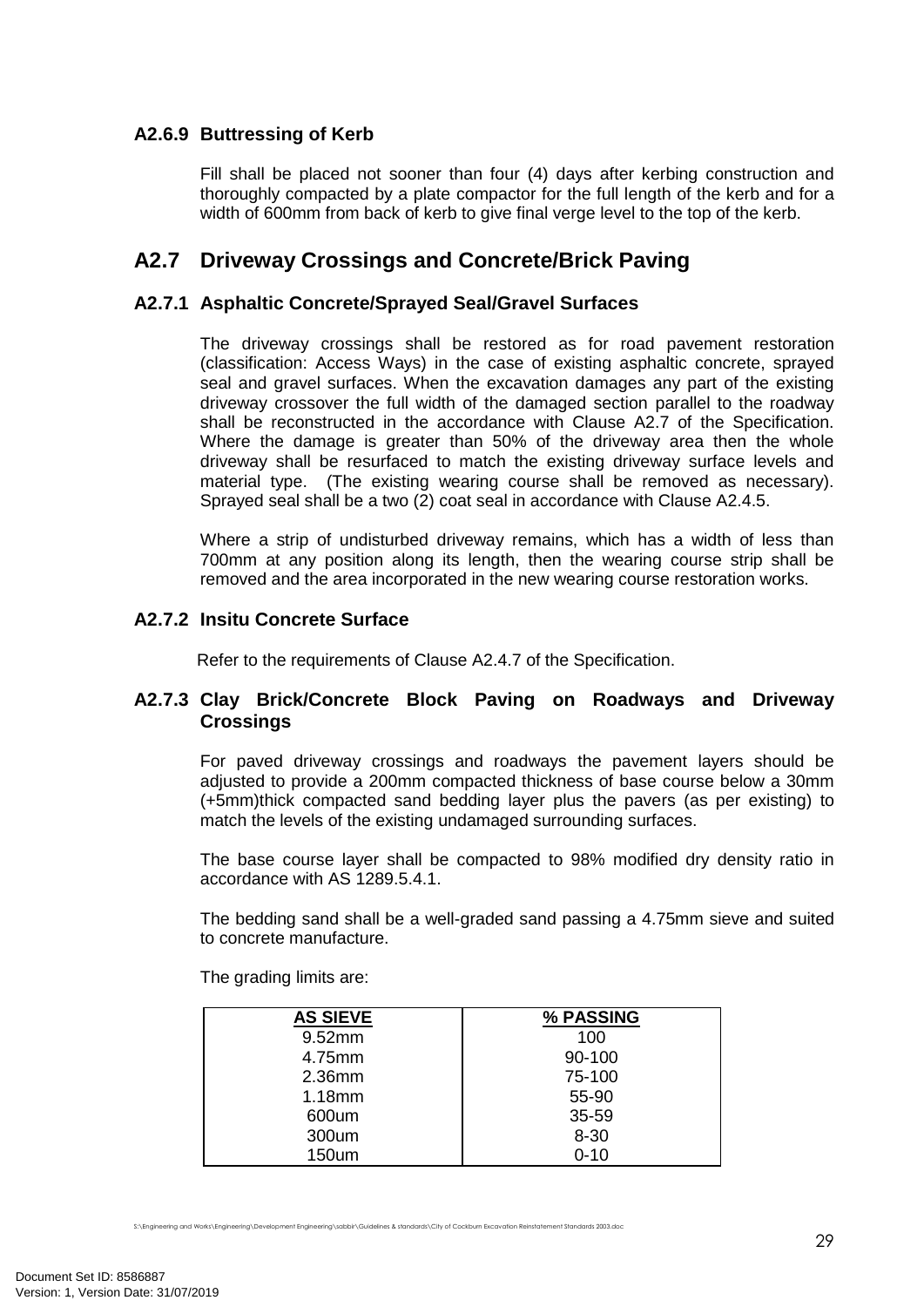The bedding shall be free of deleterious soluble salts or other contaminants likely to cause efflorescence or lead to reduced skid resistance. Bricklayers sand and single sized dune sands are not suitable.

The paving units shall be compacted after laying to achieve consolidation of the sand bedding and brought to appropriate finished levels and profiles by not less than three (3) passes of a suitable plate compactor.

Compaction should proceed as closely as possible following laying and prior to use by traffic. Paving work shall be carried out by proven specialised and skilled tradesman in this field of work.

## **A2.8 Stormwater Damage**

#### **A2.8.1 General**

Should disturbance or demolition of existing drainage lines and structures occur due to the trench works they shall be reinstated in accordance with the specification to be obtained by the Contractor from the Local Authority.

The Contractor shall also comply with construction drawings for precast concrete pits obtained from the Local Authority.

Where existing grated pit concrete surrounds are cracked prior to commencement of work and further damage results to the pit surround as a result of the Contractor's work, the Contractor shall replace the entire concrete surround.

## **A2.8.2 Pipes and Precast Components**

All pipes and precast components incorporated in the restoration works shall be in first class condition and free of cracks, chips and deformities. Any items damaged by the Contractor shall be rejected, removed from the Site and replaced with new materials.

# **A2.9 Road Crossing – Service Crossings**

## **A2.9.1 General**

To minimise damage to surface infrastructure and disruption to residents, pedestrians and traffic, trenchless methods are to be used for the installation of subsurface services unless site conditions preclude this option. This determination is to be made by the appropriate City Officer but approval for trench excavation will not be unreasonably withheld.

Trenchless methods should be combined with local excavation (potholing) to ensure adequate clearances are maintained between services and to locate other services' crossings. Potholing at each service crossing and at regular spacing along services is advisable.